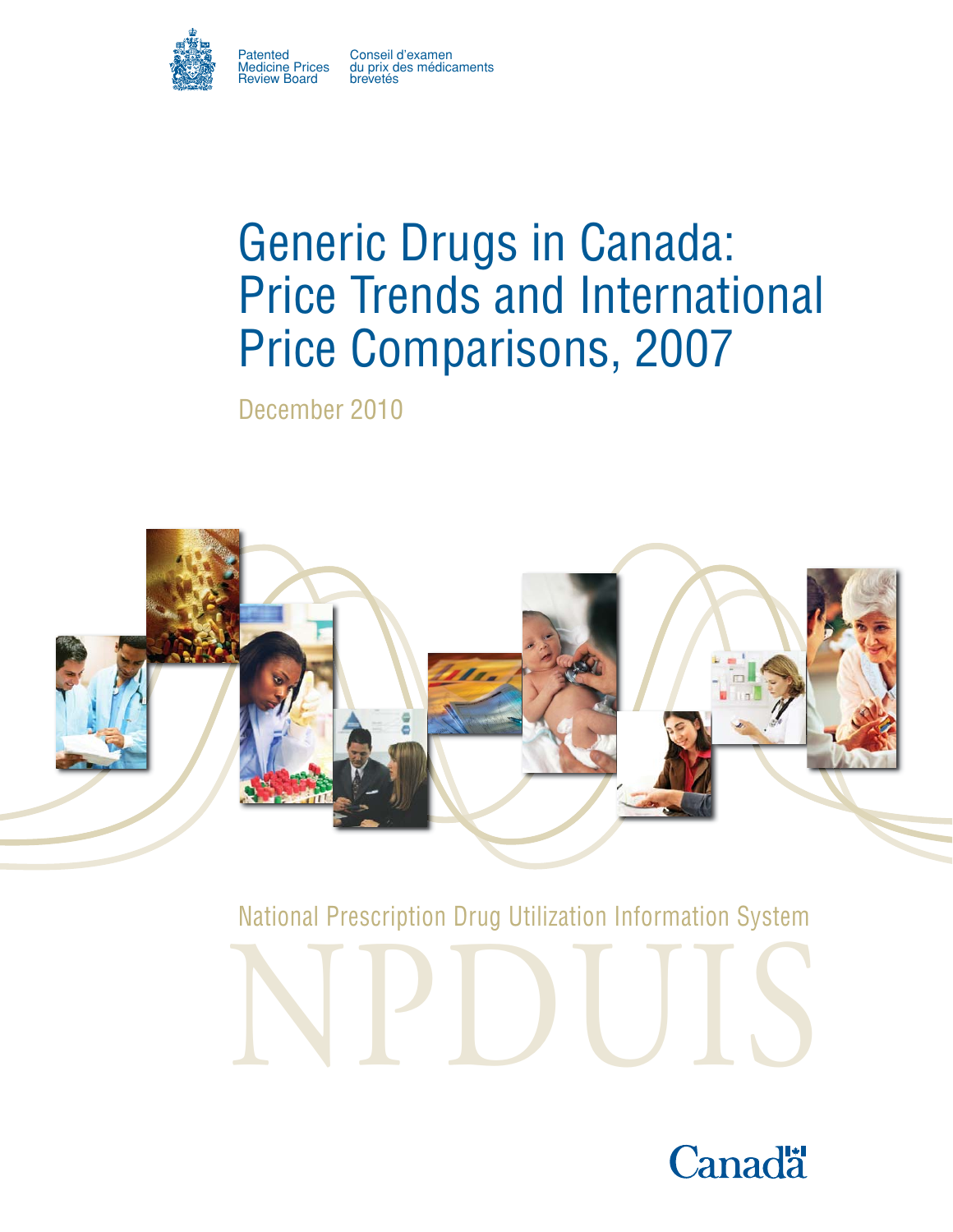Published by the Patented Medicine Prices Review Board

*Generic Drugs in Canada: Price Trends and International Price Comparisons, 2007* is available in electronic format at www.pmprb-cepmb.gc.ca

Une traduction de ce document est également disponible en français sous le titre : *« Médicaments génériques au Canada : Tendances des prix et comparaisons des prix internationaux, 2007 ».*

The Patented Medicine Prices Review Board Standard Life Centre Box L40 333 Laurier Avenue West Suite 1400 Ottawa, ON K1P 1C1 Tel.: 1-877-861-2350 613-952-7360 Fax: 613-952-7626 TTY 613-957-4373 Email: pmprb@pmprb-cepmb.gc.ca Web: www.pmprb-cepmb.gc.ca

ISBN: 978-1-100-17496-9 Cat. No.: H82-7/2010E-PDF

The statements and opinions expressed in this NPDUIS report do not represent the official position of the PMPRB. NPDUIS is a research initiative that operates independently of the regulatory activities of the Board.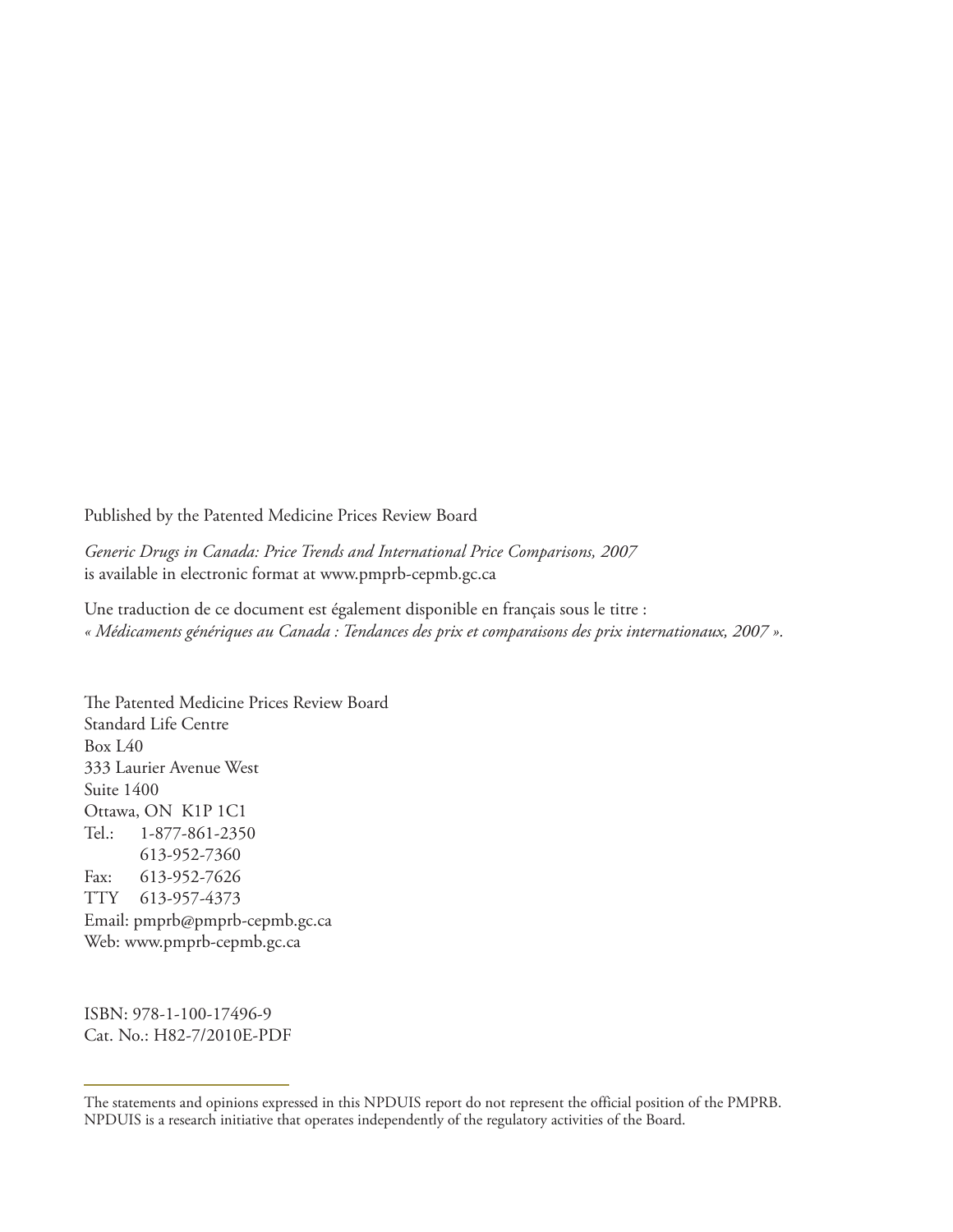# **About the PMPRB**

The Patented Medicine Prices Review Board (PMPRB) is an independent quasi-judicial body established by Parliament in 1987.

The PMPRB has a dual role: to ensure that prices at which patentees sell their patented medicines in Canada are not excessive; and to report on pharmaceutical trends of all medicines and on R&D spending by patentees.

The PMPRB reports annually to Parliament, through the Minister of Health, on its activities, on pharmaceutical trends relating to all medicines, and on the R&D spending by patentees.

# **The NPDUIS Initiative**

The National Prescription Drug Utilization Information System (NPDUIS) provides critical analyses of drug price, utilization, and cost trends in Canada to support drug plan policy decision-making for participating federal, provincial, and territorial governments.

The NPDUIS initiative is a partnership between the PMPRB and the Canadian Institute for Health Information. It was established in 2001 by the federal/provincial/territorial Ministers of Health.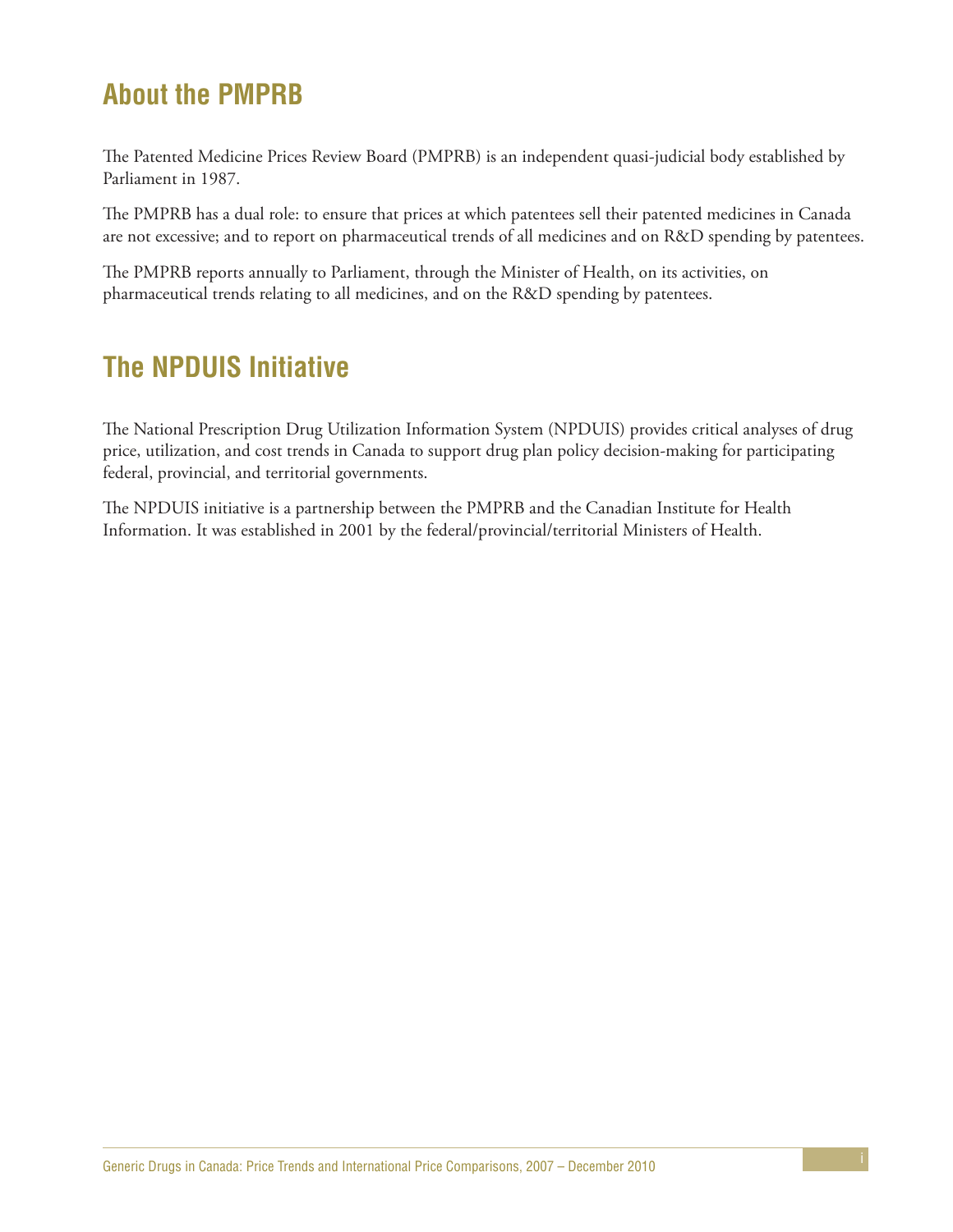### **Acknowledgements**

This report was prepared by the Patented Medicine Prices Review Board (PMPRB) under the provisions of the National Prescription Drug Utilization Information System (NPDUIS).

The PMPRB recognizes the contributions of the members of the NPDUIS Steering Committee for their expert oversight and guidance in the preparation of this report.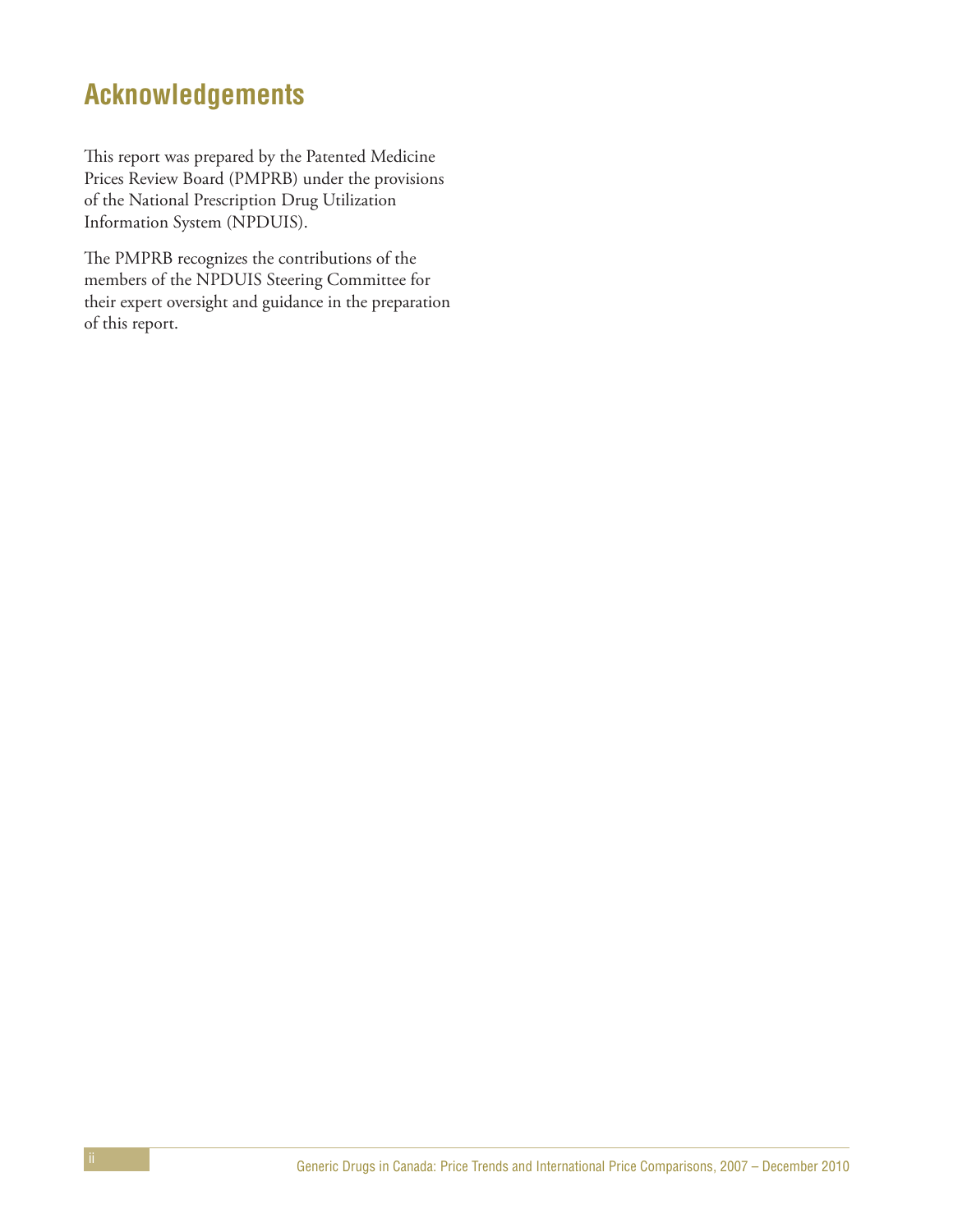### **Executive Summary**

This report is concerned with the prices of generic drug products in Canada, examining price trends in this country and comparing Canadian prices to those of other industrialized countries.

The principal finding of this report is that generic drugs cost less in foreign markets than in Canada. These price differences are substantial. The implications of the international price comparisons are clear: mean or median foreign prices are, on average, only about two-thirds of corresponding Canadian prices. Bilateral comparisons lead to the same conclusion: of the 11 foreign markets considered in this analysis, there is no instance in which foreign prices are higher on average than Canadian prices. Analysis at the level of individual drugs and therapeutic classes indicates that foreignto-Canadian price differentials are broadly based: foreign mean or median prices are substantially less than Canadian prices for the majority of drugs and nearly all therapeutic classes.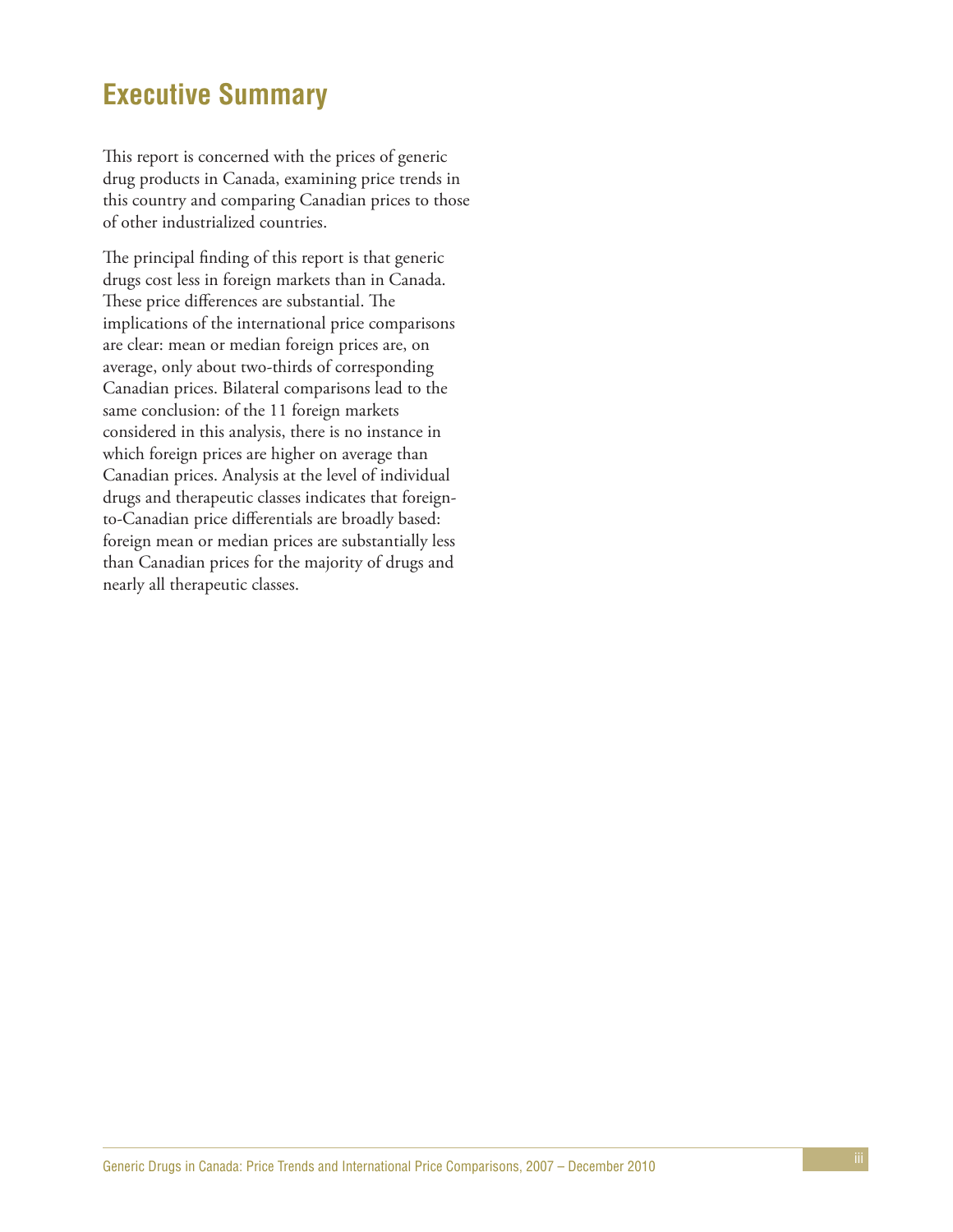# **Table of Contents**

| 1               |                                                                                    |
|-----------------|------------------------------------------------------------------------------------|
| $2^{\circ}$     |                                                                                    |
| $3\phantom{.0}$ |                                                                                    |
| $\overline{4}$  |                                                                                    |
| 5 <sup>1</sup>  |                                                                                    |
|                 | Appendix A: International Price Comparisons (Geometric Mean Method) 13             |
|                 | Appendix B: International Price Comparisons for Non-Patented and Patented Drugs 15 |
|                 |                                                                                    |
|                 |                                                                                    |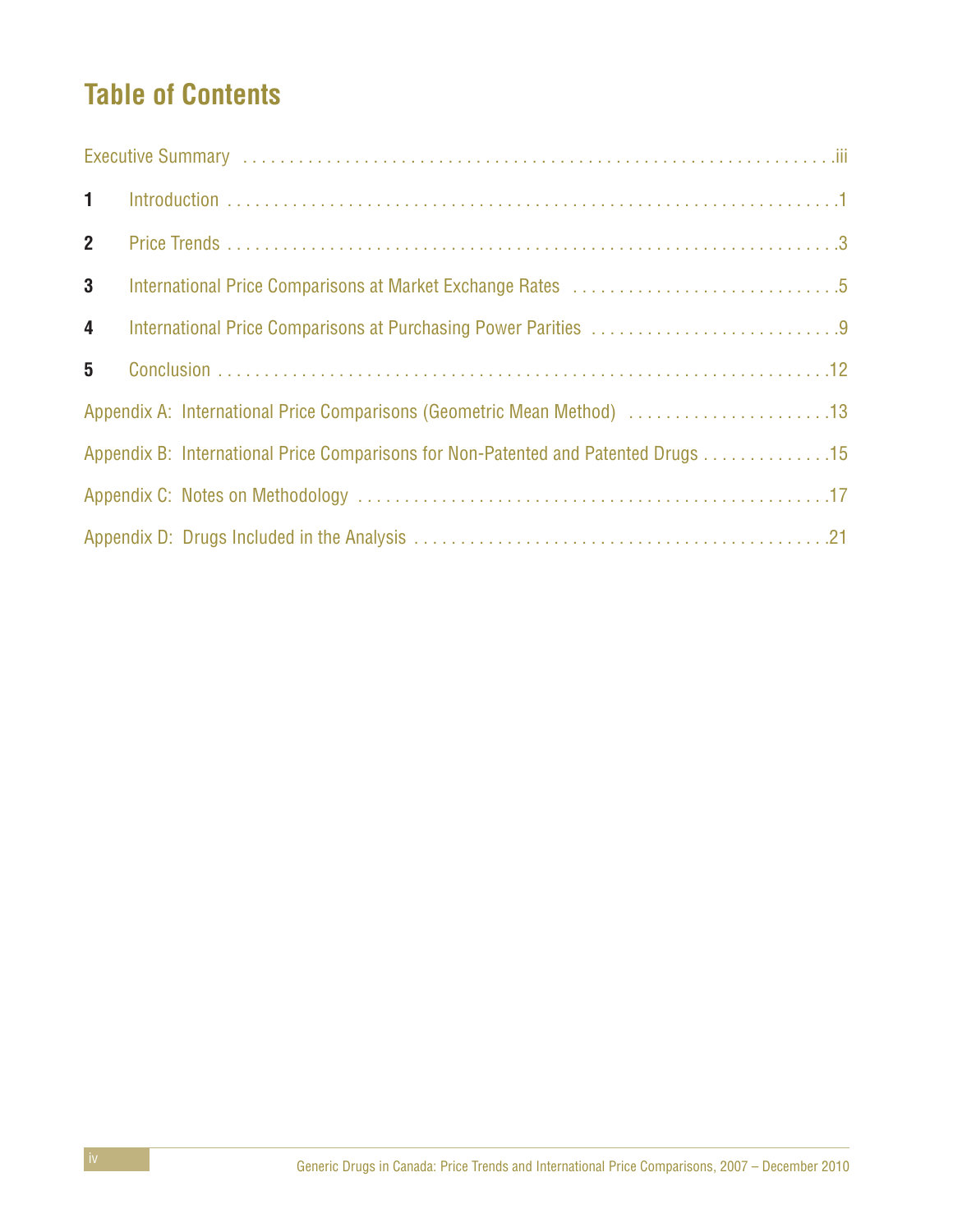## **1 Introduction**

This report is concerned with the prices<sup>1</sup> of generic drug products in Canada. This analysis specifically covers the sales of prescription drugs to pharmacies, examining price trends in this country and comparing Canadian prices to those in other industrialized nations.

The analysis covers a set of 298 leading generic drugs.2 It is restricted to cases where there were at least two generic versions of the drug sold in Canada in 2007. Markets where there is a single generic supplier will be considered separately in a subsequent study.

All data used in this report are from IMS Health's MIDAS database. Appendix C provides a detailed description of the process by which drugs and drug products were selected for inclusion in the analysis, as well as all other aspects of the methodology. A list of the drugs included in the analysis can be found in Appendix D.

### **1.1 Sales**

The first row of Table 1.1 gives the total estimated Canadian ex-factory sales of the 298 generic drugs considered in this report. The second row gives the number of these drugs that were available as generics in the indicated year, while the third row gives the corresponding number of drug products that were available.3 Hence, Table 1.1 shows that in 2007, the 298 generic drugs covered in this study accounted for sales of \$2,604.8 million, distributed among 1,486 drug products.

#### **Table 1.1. Sales in Canada, leading generic drugs, 2003–2007**

|                            | 2003    | 2004  | 2005                    | 2006  | 2007    |
|----------------------------|---------|-------|-------------------------|-------|---------|
| Sales<br>(\$ million)      | 1,415.8 |       | 1,743.2 1,982.7 2,219.9 |       | 2.604.8 |
| Number<br>of drugs         | 229     | 253   | 264                     | 283   | 298     |
| Number of<br>drug products | 885     | 1,059 | 1,170                   | 1,325 | 1,486   |

<sup>1</sup> Throughout this report the term "price" refers to invoiced prices reported by retailers net of estimated wholesale mark-ups. These prices do not reflect off-invoice discounts, free goods and other forms of price reduction such as rebates. Appendix C provides details on how prices are derived, as well as other aspects of the methodology.

2 Note that many of the markets considered in this analysis are "patented markets", meaning (for purposes of this study) a market including at least one (branded or generic) product reported to the PMPRB as patented between 2003 and 2007. For the most part, the analysis draws no distinction between "patented markets" and "non-patented markets". An exception occurs in Appendix B, which provides separate international price comparison statistics for these two sets of markets.

<sup>3</sup> Note that the term "drug" refers to a unique combination of ingredient, form and strength, while "product" refers to the (generic) version of a given drug sold by a particular supplier. See Appendix C for more on these and other key definitions used.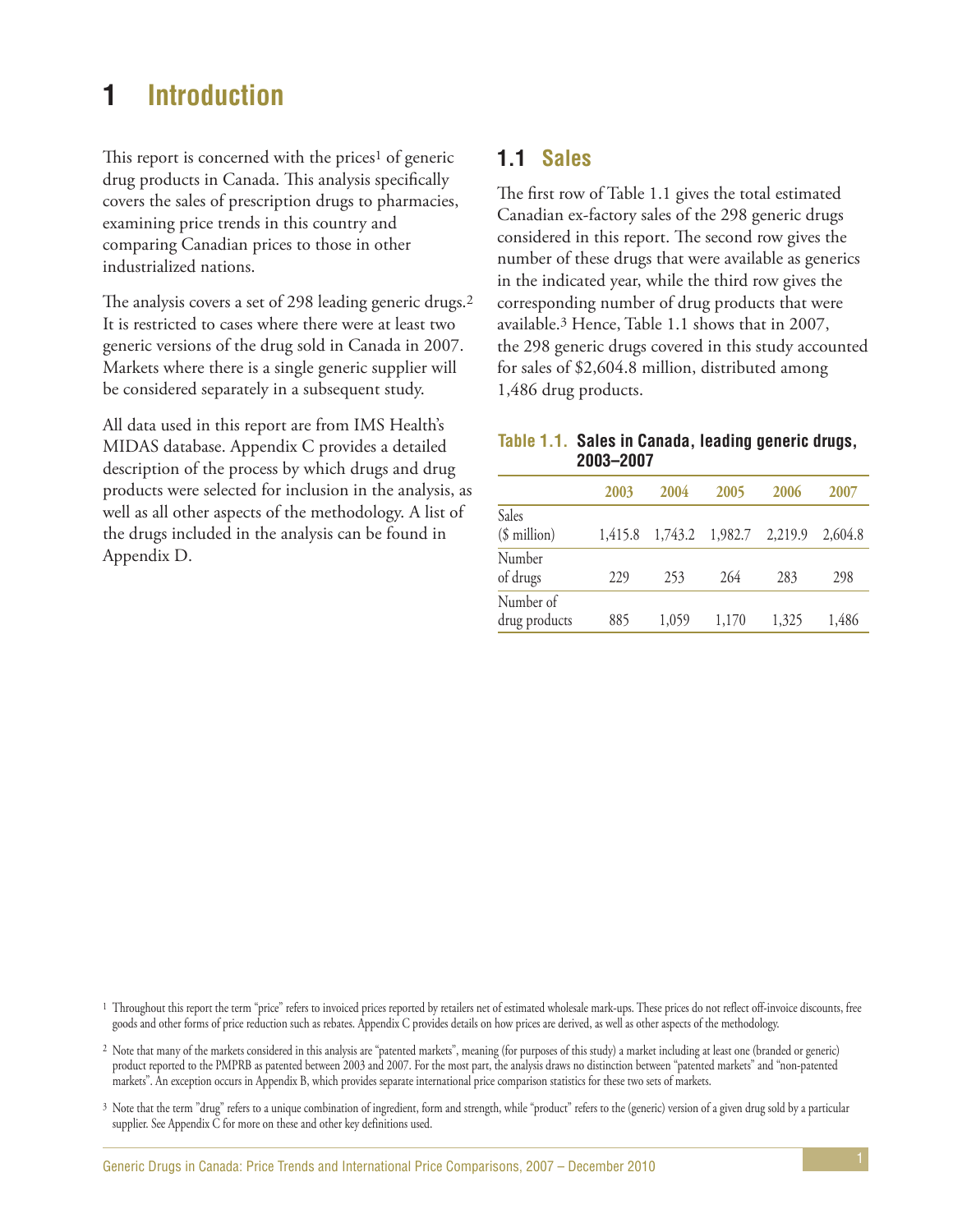Table 1.2 disaggregates sales of the leading generic drugs by major therapeutic class. Sales were heavily concentrated in two classes: Nervous System drugs (\$940.5 million in 2007 generic sales) and Cardiovascular System drugs (\$788 million in 2007 generic sales). While the set of 298 generic drugs considered here accounted for 17.4% of overall drug sales in 2007, the leading generics' share of sales at the level of major therapeutic class ranged from 1.1% (Respiratory System) to 31.8% (Nervous System).

#### **Table 1.2. Sales in Canada, leading generic drugs, by major therapeutic class, 2007**

| <b>Therapeutic class</b>                              | <b>Sales</b><br>$$$ million) | <b>Share of all</b><br>drug sales $(\% )$ |
|-------------------------------------------------------|------------------------------|-------------------------------------------|
| Alimentary Tract and Metabolism                       | 356.2                        | 16.1                                      |
| Blood and Blood Forming Organs                        | 37.0                         | 7.9                                       |
| Cardiovascular System                                 | 788.0                        | 19.3                                      |
| Dermatological                                        | 8.3                          | 2.1                                       |
| Genito-urinary System and<br>Sex Hormones             | 26.0                         | 3.7                                       |
| Systemic Hormonal Preparations                        | 8.9                          | 7.1                                       |
| <b>General Antiinfectives</b><br>for Systemic Use     | 189.3                        | 25.2                                      |
| Antineoplastics and<br><b>Immunomodulating Agents</b> | 26.4                         | 2.8                                       |
| Musculo-skeletal System                               | 194.2                        | 20.5                                      |
| Nervous System                                        | 940.5                        | 31.8                                      |
| Antiparasitics                                        | 6.7                          | 29.0                                      |
| <b>Respiratory System</b>                             | 12.8                         | 1.1                                       |
| Sensory Organs                                        | 10.4                         | 4.6                                       |
| All therapeutic classes                               | 2,604.8                      | 17.4                                      |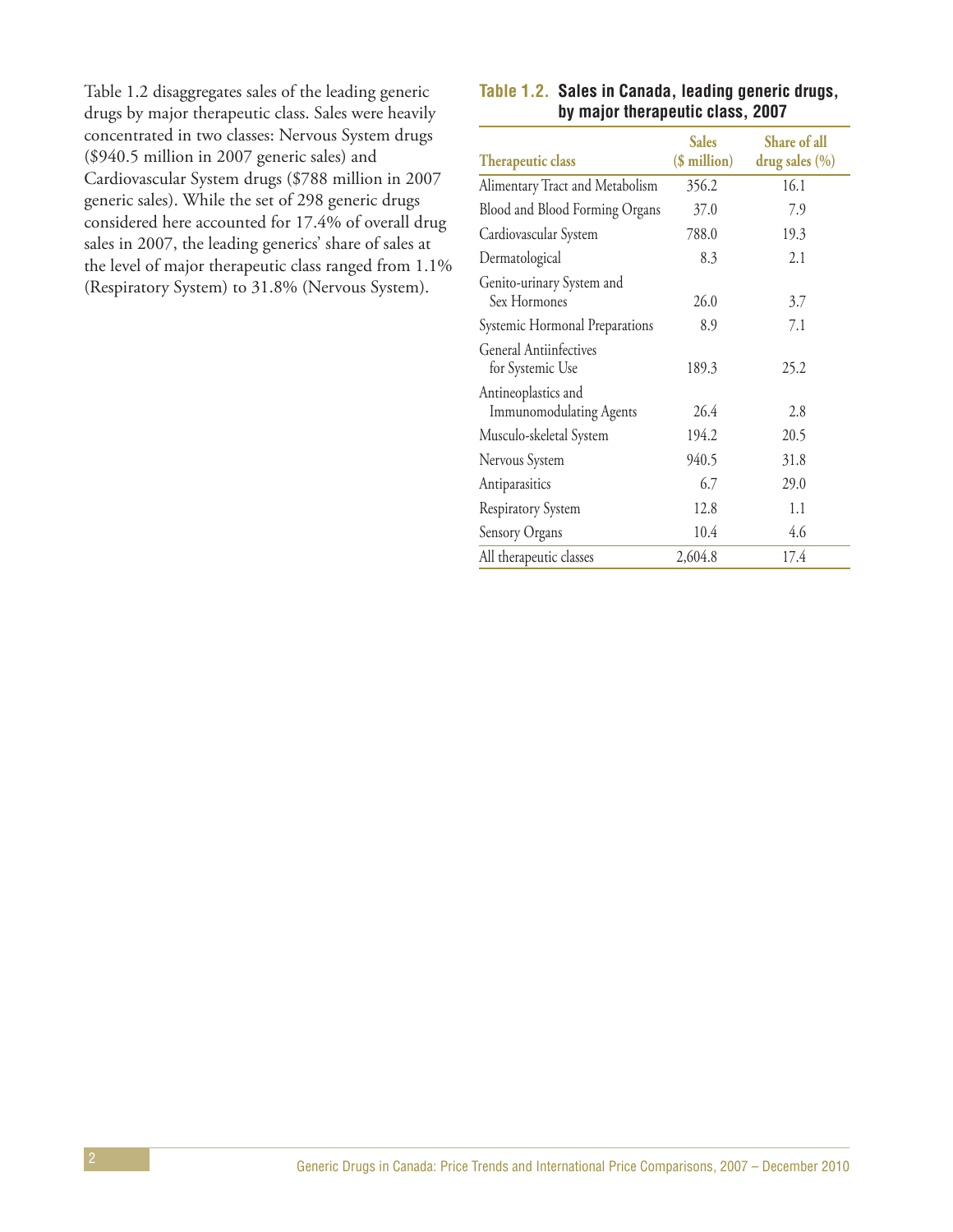### **2 Price Trends**

Table 2.1 gives the average rate of year-over-year price change for the leading generic drug products covered in this study.4 For the sake of comparison, the table also lists rates of price change among patented drugs, as reported in recent editions of the PMPRB Annual Report. Generic prices declined at an annual average rate of -0.8% over the four-year period from 2004 to 2007. Patented drug prices rose at an annual rate of 0.2% over the same period.

**Table 2.1. Annual rates of price change, leading generic and patented drugs, 2004–2007**

| Year                              | <b>Leading generic</b><br>drugs: average<br>price change (%) | <b>Patented drugs:</b><br>average price<br>change (%) |
|-----------------------------------|--------------------------------------------------------------|-------------------------------------------------------|
| 2004                              | 2.9                                                          | 0.7                                                   |
| 2005                              | $-1.0$                                                       | 0.5                                                   |
| 2006                              | $-0.4$                                                       | $-0.2$                                                |
| 2007                              | $-4.5$                                                       | $-0.1$                                                |
| Average annual rate:<br>2004-2007 | $-0.8$                                                       | 0.2                                                   |

Table 2.2 reports on price trends by major therapeutic class. Each entry in the column labeled "Average price change (%)" gives the average annual rate of price change for the corresponding therapeutic class over the period 2006–2007. These rates have been calculated in the same fashion as the aggregate rate reported in Table 2.1, except that each calculation has been restricted to drugs in the indicated therapeutic class.

The results in Table 2.2 indicate that overall price decline among generics was broadly based. Only the Respiratory System class produced an appreciable price increase of 4.1%. All other classes saw price decreases.

| Therapeutic class                           | <b>Sales</b><br>$(sinlilon)$ | <b>Share of</b><br>sales $(\% )$ | Average price<br>change $(\% )$ |
|---------------------------------------------|------------------------------|----------------------------------|---------------------------------|
| Alimentary Tract and Metabolism             | 356.2                        | 13.7                             | $-1.8$                          |
| Blood and Blood Forming Organs              | 37.0                         | 1.4                              | $-5.1$                          |
| Cardiovascular System                       | 788.0                        | 30.4                             | $-4.1$                          |
| Dermatological                              | 8.3                          | 0.3                              | $-3.1$                          |
| Genito-urinary System and Sex Hormones      | 26.0                         | 1.0                              | $-3.3$                          |
| Systemic Hormonal Preparations              | 8.9                          | 0.3                              | $-1.9$                          |
| General Antiinfectives for Systemic Use     | 189.3                        | 7.3                              | $-4.8$                          |
| Antineoplastics and Immunomodulating Agents | 26.4                         | 1.0                              | $-5.2$                          |
| Musculo-skeletal System                     | 194.2                        | 7.5                              | $-2.8$                          |
| Nervous System                              | 940.5                        | 36.1                             | $-6.5$                          |
| Antiparasitics                              | 6.7                          | 0.3                              | $-0.9$                          |
| <b>Respiratory System</b>                   | 12.8                         | 0.5                              | 4.1                             |
| Sensory Organs                              | 10.4                         | 0.4                              | $-3.1$                          |
| All therapeutic classes                     | 2,604.8                      | 100.0                            | $-4.5$                          |

#### **Table 2.2. Average annual rates of price change, leading generic drugs, by therapeutic class, 2006–2007**

4 See Subsection 6.1 of Appendix C for a description of the price index methodology applied here.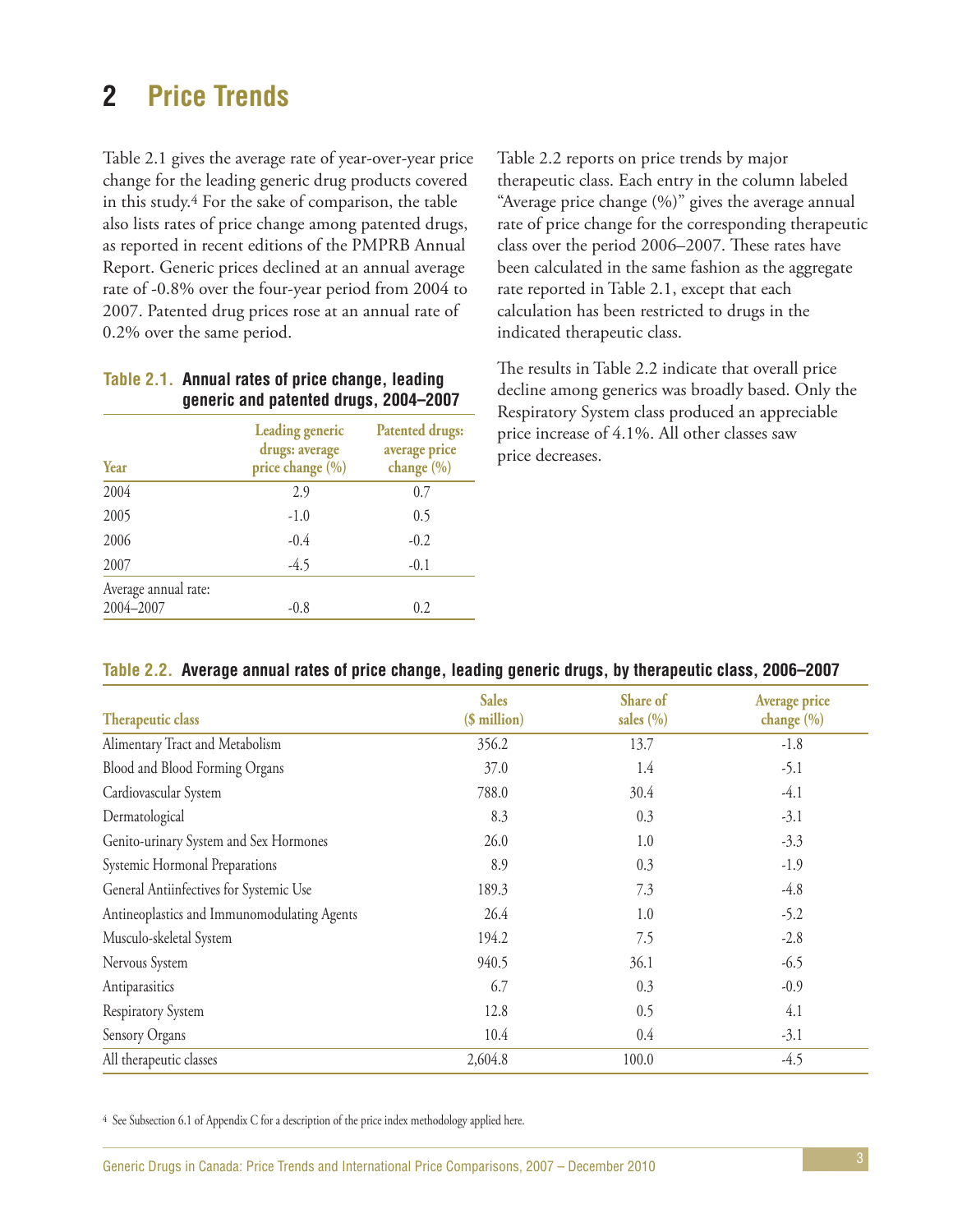| Range: % price change,<br>2006-2007 | <b>Number</b><br>of drugs | <b>Share of</b><br>drugs(%) | <b>Sales</b><br>$(sinlilon)$ | Share of<br>generic sales (%) |
|-------------------------------------|---------------------------|-----------------------------|------------------------------|-------------------------------|
| $% change < -10\%$                  | 18                        | 6.4                         | 116.5                        | 4.5                           |
| $-10\% \leq \%$ change < $-5\%$     | 58                        | 20.5                        | 566.4                        | 22.0                          |
| $-5\% \leq$ % change < $-2.5\%$     | 76                        | 26.9                        | 829.8                        | 32.3                          |
| $-2.5\% \leq \%$ change < $-1\%$    | 31                        | 11.0                        | 533.2                        | 20.7                          |
| $-1\% \leq \%$ change < 0%          | 36                        | 12.7                        | 165.8                        | 6.5                           |
| $0\% \leq \%$ change < 1%           | 52                        | 18.4                        | 331.1                        | 12.9                          |
| $1\% \leq \%$ change < 2.5%         | 3                         | 1.1                         | 5.9                          | 0.2                           |
| $2.5\% \leq \%$ change < 5%         | 4                         | 1.4                         | 11.5                         | 0.4                           |
| $5\% \leq \%$ change < 10%          | 3                         | 1.1                         | 6.9                          | 0.3                           |
| $10\% \leq \%$ change               | 2                         | 0.7                         | 3.3                          | 0.1                           |

#### **Table 2.3. Range distribution, average annual rate of price change, generic drugs, 2006–2007**

Table 2.3 presents the range distribution, providing more detail on the price changes underlying the averages reported in Table 2.1. In this table, drugs are divided according to their rate of price change from 2006 to 2007. Hence, the first row in Table 2.3 shows that the prices of generic products in 18 markets (6.4% of all markets) fell by more than 10% between 2006 and 2007. These drugs accounted for sales of \$116.5 million (4.5% of all generic sales) in 2007.

The results in Table 2.3 indicate that price declines were widespread. The prices of 219 drugs (77.4%), accounting for \$2,211.7 (86.0%) of the generic sales, fell between 2006 and 2007. Where prices rose, the increase was typically less than the annual rate of CPI-inflation of 2.2%. In fact, there were only 12 markets where the price of generic products rose by more than 1%.

Results at the extremes of the range distribution presented in Table 2.3 indicate a number of cases where prices rose or fell markedly. Table 2.4 identifies individual generic drugs whose prices rose or fell by more than 10% between 2006 and 2007.

#### **Table 2.4. Notable 2006–2007 price changes, by drug**

#### **Notable Price Increases**

|                             |          |          | Price          |
|-----------------------------|----------|----------|----------------|
| Ingredient                  | Strength | Form     | change $(\% )$ |
| Ipratropium bromide 250 mcg |          | Lung U-D | 27.1           |
| Vancomycin                  | Ιg       | Vial dry | 11.1           |

#### **Notable Price Decreases**

|               |                  |                    | Price      |
|---------------|------------------|--------------------|------------|
| Ingredient    | <b>Strength</b>  | Form               | change (%) |
| Metronidazole | $500$ mg         | Capsule            | $-10.1$    |
| Famciclovir   | $125 \text{ mg}$ | Film-coated tablet | $-10.5$    |
| Pramipexole   | $1 \text{ mg}$   | Tablet             | $-10.5$    |
| Ranitidine    | $15 \text{ mg}$  | Oral liquid        | $-11.1$    |
| Cefaclor      | $500$ mg         | Capsule            | $-11.8$    |
| Famciclovir   | $250$ mg         | Film-coated tablet | $-11.9$    |
| Bicalutamide  | $50$ mg          | Film-coated tablet | $-12.6$    |
| Metformin     | $500$ mg         | Film-coated tablet | $-12.7$    |
| Fluconazole   | 100 mg           | Tablet             | $-13.0$    |
| Lisinopril    | $10 \text{ mg}$  | Tablet             | $-13.5$    |
| Lisinopril    | $20 \text{ mg}$  | Tablet             | $-15.2$    |
| Famciclovir   | $500$ mg         | Film-coated tablet | $-25.8$    |
| Risperidone   | $4 \text{ mg}$   | Film-coated tablet | $-29.5$    |
| Risperidone   | $3 \text{ mg}$   | Film-coated tablet | $-29.5$    |
| Risperidone   | $2$ mg           | Film-coated tablet | $-31.2$    |
| Risperidone   | $1 \text{ mg}$   | Film-coated tablet | $-32.7$    |
| Risperidone   | $0.5 \text{ mg}$ | Film-coated tablet | $-33.1$    |
| Risperidone   | $0.25$ mg        | Film-coated tablet | $-35.3$    |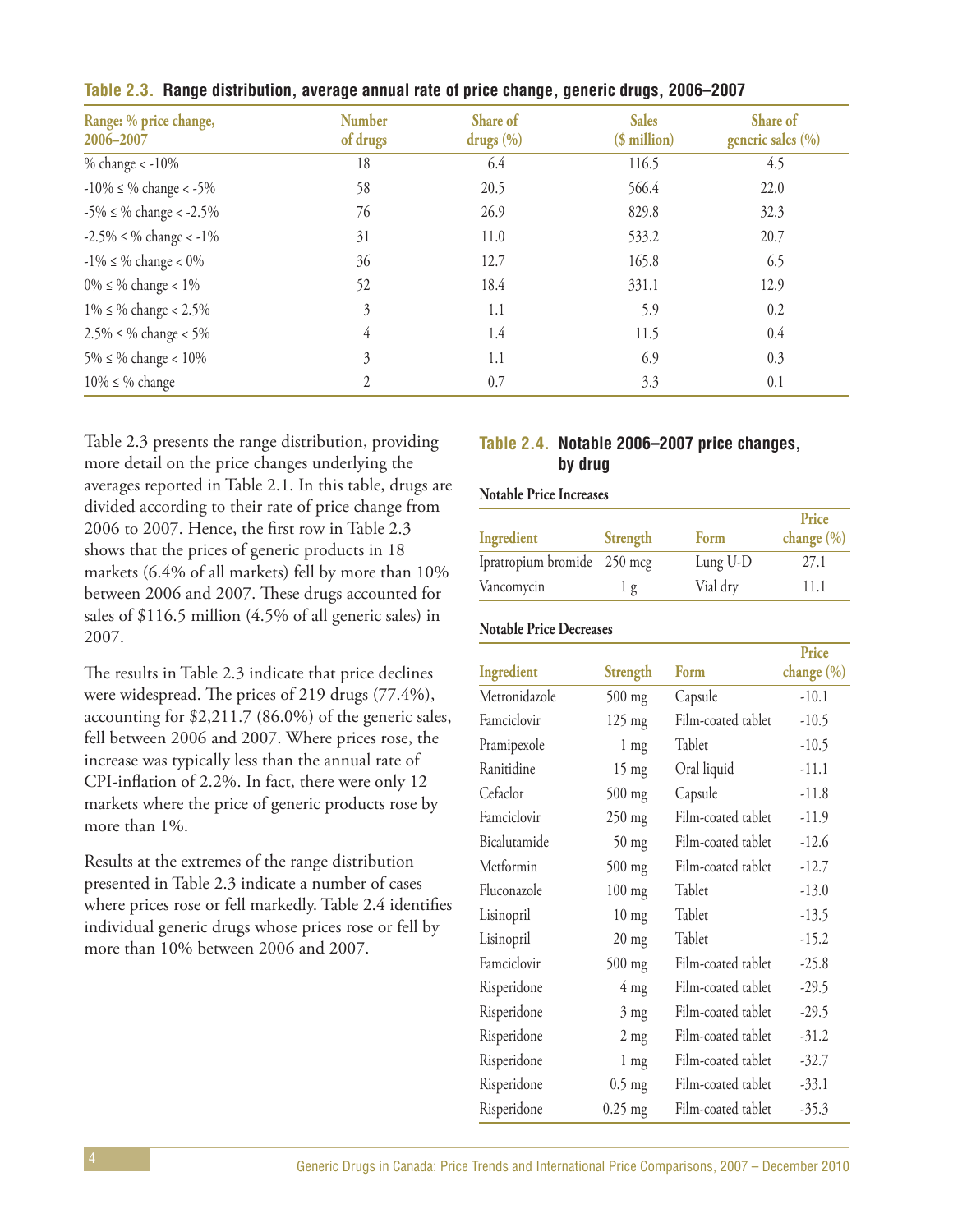# **3 International Price Comparisons at Market Exchange Rates**

This section compares average Canadian prices with those of 11 other countries using market exchange rates to convert foreign-currency prices into their Canadian dollar equivalents. (Section 4 provides similar results using purchasing power parities for currency conversion.)

The key results of this section take the form of average foreign-to-Canadian price ratios, calculated for a variety of bilateral and multilateral measures of foreign price. These average ratios are sales-weighted arithmetic averages of the corresponding foreign-to-Canadian price ratios for individual drugs.<sup>5</sup> These average price ratios provide exact answers to questions such as:

"How much more or less would Canadians have paid for the generic drugs they purchased in 2007 had they paid prices prevailing in country X?"

In this respect, the average price ratios reported below provide a meaningful answer to the related question:

"Are generic drugs more or less costly in Canada than in country X?"

Bilateral foreign-to-Canadian price comparisons are presented here using the following countries as comparators: Australia, France, Germany, Italy, the Netherlands, New Zealand, Spain, Sweden, Switzerland, the United Kingdom and the United States.

Multilateral foreign-to-Canadian price comparisons are also presented using the following indicators as comparators: minimum foreign price, maximum foreign price, the simple mean of foreign prices, the weighted mean of foreign prices (with weights based on sales by country) and the median of foreign prices. Each of these indicators is an aggregate measure encompassing all countries for which a price can be calculated.

Note that separate results are presented for multilateral measures encompassing only France, Italy, Germany, Sweden, Switzerland, the United Kingdom and the United States. These seven countries are the comparators that the PMPRB uses in its regulatory work and in the statistical analysis of patented drug prices presented in its Annual Report.6

Table 3.1 and Figure 3.1 provide bilateral comparisons of foreign and Canadian generic drug prices. The first row provides the average foreign-to-Canadian price ratio for each foreign comparator country. The second row shows the number of generic drugs encompassed by the average ratio for that comparator (that is, the number of drugs for which a matching foreign price was found), while the third row gives the amount of 2007 Canadian sales for these drugs. Note that there is a substantial variation in coverage among comparator countries; this reflects the difficulties in matching foreign and Canadian drugs, especially in the smaller foreign markets.7

|                     | <b>AUS</b> | <b>FRA</b> | <b>GER</b> | <b>UTA</b> | <b>NLD</b>                      | <b>NZL</b> | <b>ESP</b>                  | <b>SWE</b> | <b>SWI</b> | UK   | USA             |
|---------------------|------------|------------|------------|------------|---------------------------------|------------|-----------------------------|------------|------------|------|-----------------|
| Average price ratio | 0.95       | 0.63       | 0.57       | 0.71       | 0.77                            | 0.19       | 0.56                        | 0.45       | 0.74       | 0.63 | 0.47            |
| Number of drugs     |            | 110        | 159        | 92         | 140                             | 36         | 101                         | 101        | 66         | 141  | 208             |
| Sales (\$ million)  | 836.8      |            |            |            | 1,446.0 1,697.0 1,264.5 1,576.2 |            | 375.6 1,314.9 1,310.8 951.9 |            |            |      | 1,615.3 1,759.4 |

#### **Table 3.1. Average foreign-to-Canadian price ratios at market exchange rates, by bilateral comparator, 2007**

5 See Appendix C for a detailed description of the methodology used to calculate average foreign-to-Canadian price ratios.

6 See, for example, PMPRB, 2009 Annual Report, Tables 13 and 14.

7 See Appendix C for further discussion of this issue.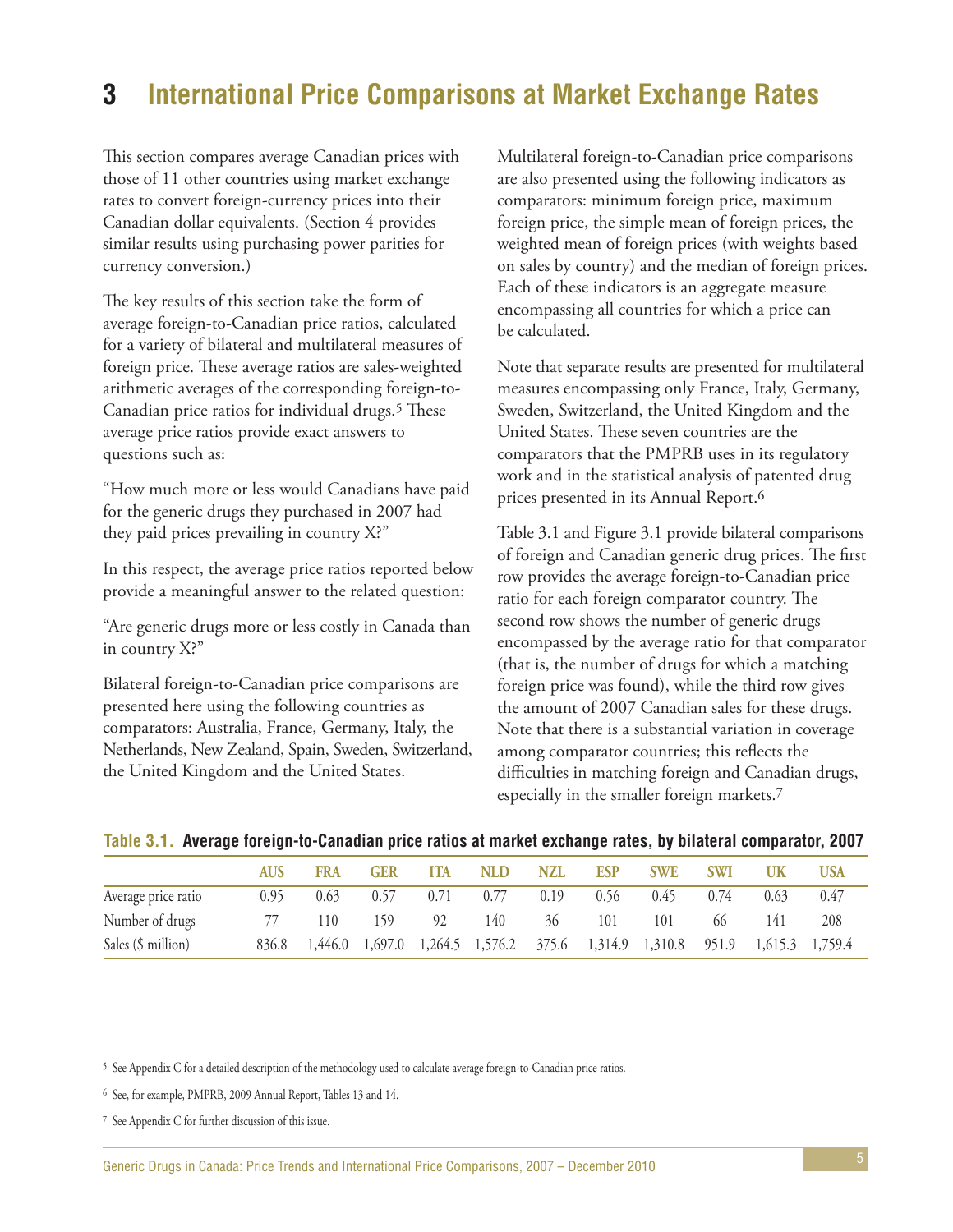

**Figure 3.1. Average foreign-to-Canadian price ratios at market exchange rates, by bilateral comparator, 2007**

The results in Table 3.1 indicate that foreign generic prices are typically less than corresponding Canadian prices. Average prices ratios range from 0.95 for Australia to only 0.19 for New Zealand. However, even in the cases where coverage is greatest—France, Germany, the Netherlands, the UK and the US foreign prices appear, on average, to be 20–40% less than Canadian prices. Coverage is greatest for the US, where the average US-to-Canadian price ratio is 0.47.

Table 3.2 provides average foreign-to-Canadian price ratios based on the multilateral measures of foreign price previously described. The table contains two sets of results. The first set (labeled "PMPRB comparator countries") was obtained using multilateral price measures encompassing only the PMPRB's seven comparator countries. The second set (labeled "All countries") is based on multilateral price measures encompassing all 11 foreign countries represented in Table 3.1.

|                     |         | <b>PMPRB</b> comparator countries |             |         |               |         |         | <b>All countries</b> |          |         |
|---------------------|---------|-----------------------------------|-------------|---------|---------------|---------|---------|----------------------|----------|---------|
|                     |         | Weighted                          |             |         |               |         |         |                      | Weighted |         |
|                     | Min     | Max                               | <b>Mean</b> | mean    | <b>Median</b> | Min     | Max     | <b>Mean</b>          | mean     | Median  |
| Average price ratio | 0.34    | 1.02                              | 0.63        | 0.52    | 0.60          | 0.33    | 1.13    | 0.67                 | 0.53     | 0.65    |
| Number of drugs     | 262     | 262                               | 262         | 262     | 262           | 268     | 268     | 268                  | 268      | 268     |
| Sales (\$ million)  | 2,298.1 | 2,298.1                           | 2,298.1     | 2,298.1 | 2,298.1       | 2,340.7 | 2,340.7 | 2,340.7              | 2,340.7  | 2,340.7 |

**Table 3.2. Average foreign-to-Canadian price ratios at market exchange rates, by multilateral comparator, 2007**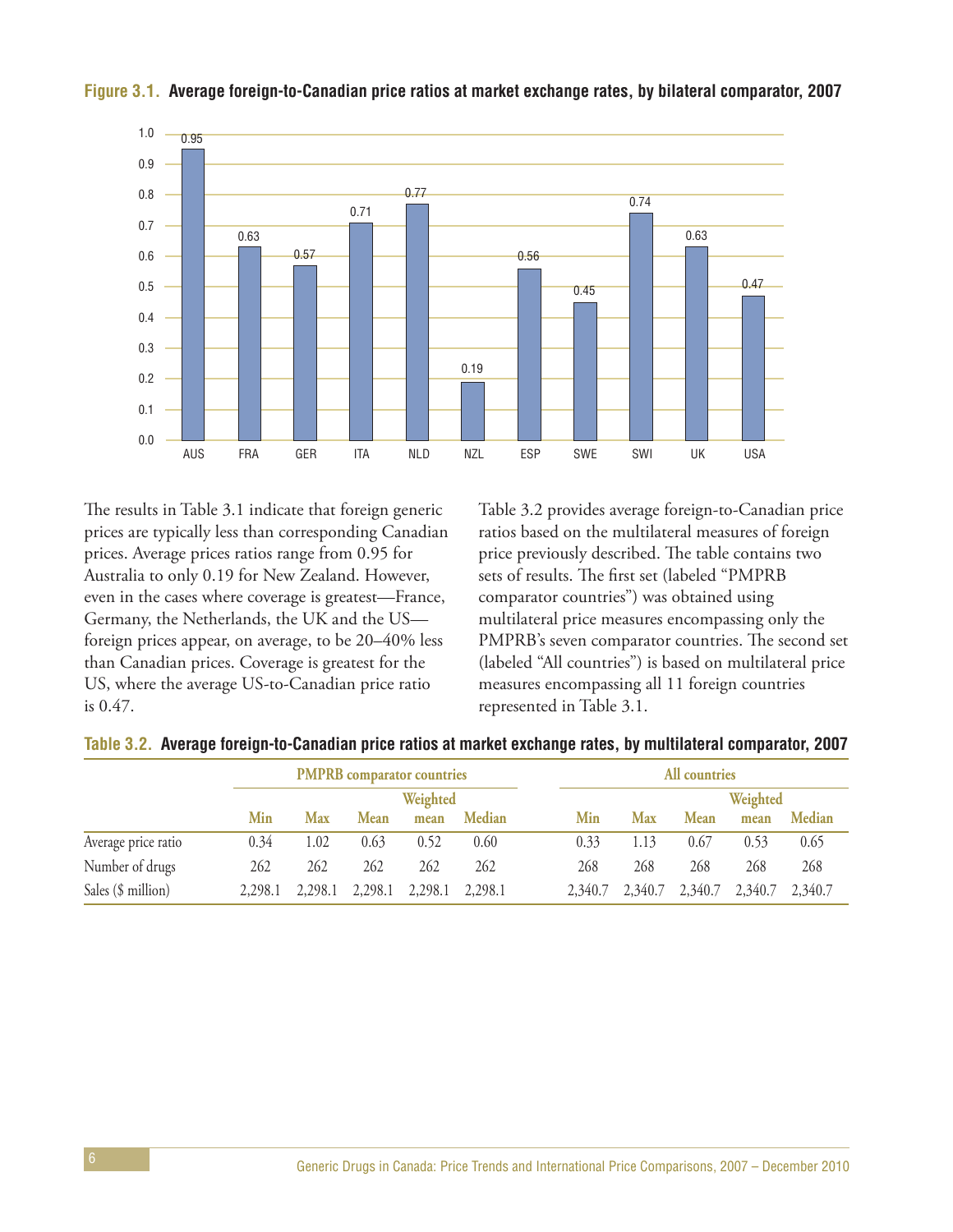

#### **Figure 3.2. Average foreign-to-Canadian price ratios at market exchange rates, by multilateral comparator, 2007**

The results in Table 3.2 and Figure 3.2 confirm that foreign generic prices are typically less than corresponding Canadian prices. Only maximum foreign prices are, on average, greater than Canadian prices. Average price ratios obtained using multilateral measures of central tendency (i.e., mean, weighted mean, median) as the comparator price indicate that foreign prices are 35–48% less than Canadian prices.

Table 3.3 provides more detail on the individual price ratios underlying the average ratio of median foreignto-Canadian prices reported in Table 3.2 for the "All countries" case. It divides the 268 drugs according to the extent that the median foreign price differs from the Canadian price. Hence, the first row of Table 3.3 indicates that in 26 cases (9.7%), the median foreign price was less than 25% of the corresponding Canadian price, with these drugs accounting for \$161.4 million (6.9%) of sales.

| Table 3.3. Distribution of median foreign-to-Canadian price ratios at market exchange rates, |
|----------------------------------------------------------------------------------------------|
| generic drugs, 2007                                                                          |

| Range: Median foreign-to-<br>Canadian price ratio | <b>Number</b><br>of drugs | Share of<br>drugs(%) | <b>Sales</b><br>( <b>9</b> million) | Share of<br>sales $(\% )$ |
|---------------------------------------------------|---------------------------|----------------------|-------------------------------------|---------------------------|
| Price ratio $<$ 25%                               | 26                        | 9.7                  | 161.4                               | 6.9                       |
| $25\% \le$ price ratio < 50%                      | 81                        | 30.2                 | 1,006.2                             | 43.0                      |
| 50% $\le$ price ratio $<$ 75%                     | 70                        | 26.1                 | 579.4                               | 24.8                      |
| 75% $\le$ price ratio $<$ 100%                    | 38                        | 14.2                 | 268.0                               | 11.5                      |
| $100\% \le$ price ratio < 125%                    | 17                        | 6.3                  | 119.9                               | 5.1                       |
| $125\% \le$ price ratio < 150%                    | 18                        | 6.7                  | 131.7                               | 5.6                       |
| $150\% \le$ price ratio < 175%                    |                           | 1.9                  | 18.2                                | 0.8                       |
| $175\% \le$ price ratio < 200%                    | 3                         | 1.1                  | 9.4                                 | 0.4                       |
| $200\% \le$ price ratio                           | 10                        | 3.7                  | 46.5                                | 2.0                       |
| Total                                             | 268                       | 100.0                | 2,340.7                             | 100.0                     |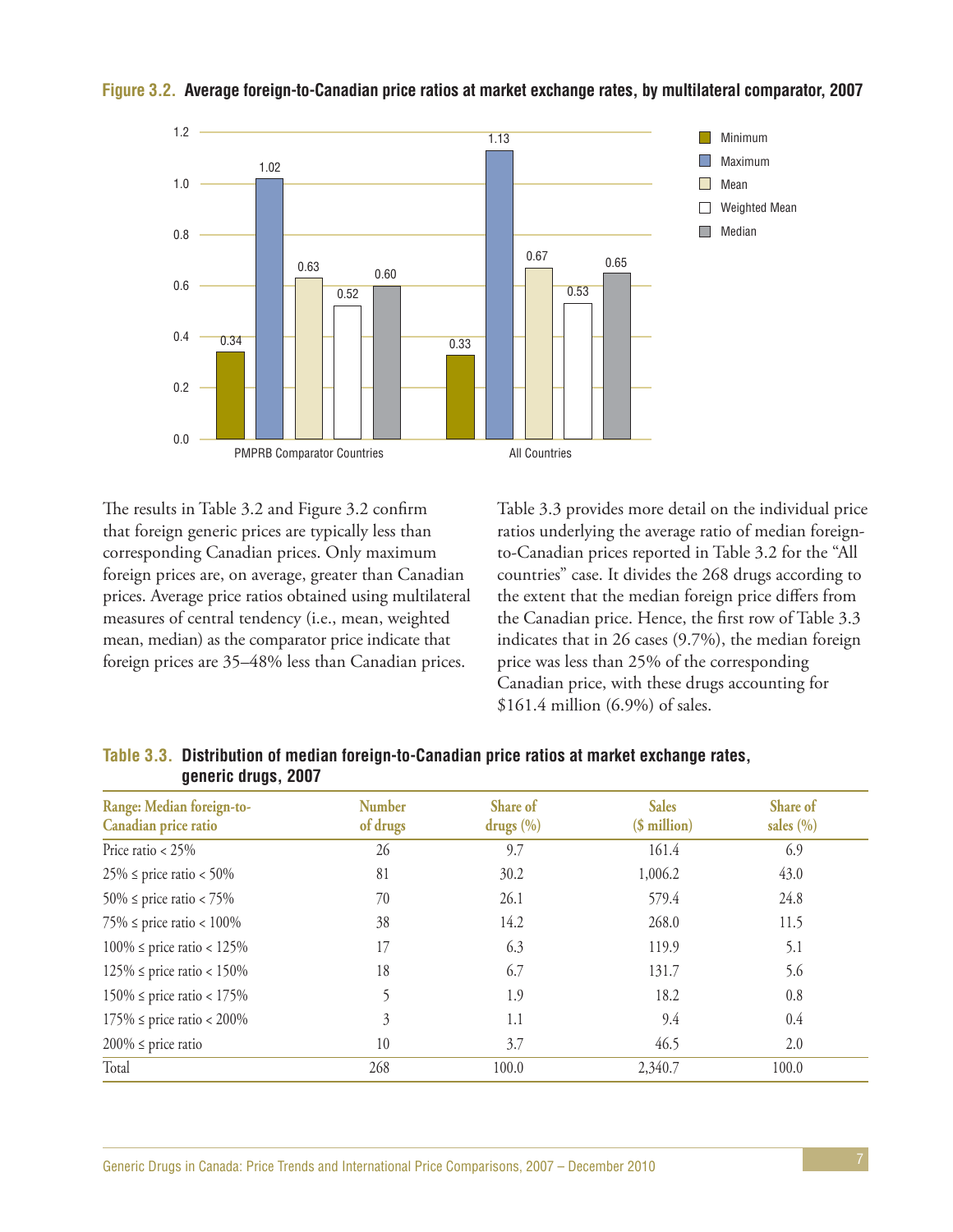The results in Table 3.3 confirm that median foreign prices are typically less than corresponding Canadian prices. For 177 drugs (66.0%), the median foreign price was less than 75% of the Canadian price, with these drugs accounting for \$1,747 million (74.6%) of sales. In contrast, there were only 36 instances (13.4%) where the median foreign price exceeded the Canadian price by at least 25%.

Table 3.4 provides average foreign-to-Canadian price ratios by therapeutic class. These average price ratios have been calculated in the same fashion as the multilateral foreign-to-Canadian "All countries" average price ratios reported in Table 3.2, except that each calculation has been restricted to drugs in the indicated therapeutic class. The number of drugs and associated 2007 Canadian generic sales covered by each ratio are also provided.

The results in Table 3.4 confirm that the tendency of Canadian prices to exceed foreign prices is broadly based. Concentrating again on measures of central tendency, only in the cases of Systemic Hormonal Preparations and Antiparasitics—each very small in relation to total generic sales—are the mean and median foreign prices higher, on average, than Canadian prices. Results for all other therapeutic classes indicate that foreign prices are below, and frequently substantially below, Canadian prices. The two leading therapeutic classes by sales, Nervous System and Cardiovascular System, are especially noteworthy. Depending on the multilateral measure, generic Nervous System drugs cost 20–34% less abroad than in Canada, while foreign prices of generic drugs in the Cardiovascular System class appear to be approximately half of corresponding Canadian prices.

|                                             | <b>Number</b>  | <b>Sales</b> |            |            |             | Weighted |               |
|---------------------------------------------|----------------|--------------|------------|------------|-------------|----------|---------------|
| Therapeutic class                           | of drugs       | (\$ million) | <b>Min</b> | <b>Max</b> | <b>Mean</b> | mean     | <b>Median</b> |
| Alimentary Tract and Metabolism             | 20             | 352.2        | 0.20       | 1.13       | 0.58        | 0.47     | 0.53          |
| Blood and Blood Forming Organs              | 8              | 37.0         | 0.61       | 0.98       | 0.75        | 0.71     | 0.73          |
| Cardiovascular System                       | 83             | 764.4        | 0.20       | 0.90       | 0.52        | 0.41     | 0.54          |
| Dermatological                              | $\mathfrak{Z}$ | 8.3          | 0.41       | 0.41       | 0.41        | 0.41     | 0.41          |
| Genito-urinary System and Sex Hormones      | $\overline{4}$ | 23.3         | 0.25       | 1.37       | 0.71        | 0.54     | 0.72          |
| Systemic Hormonal Preparations              | $\mathfrak{Z}$ | 8.9          | 0.49       | 6.69       | 3.66        | 0.70     | 3.80          |
| General Antiinfectives for Systemic Use     | 32             | 188.3        | 0.54       | 1.33       | 0.85        | 0.71     | 0.79          |
| Antineoplastics and Immunomodulating Agents | 5              | 26.4         | 0.64       | 1.05       | 0.80        | 0.72     | 0.81          |
| Musculo-skeletal System                     | 27             | 186.3        | 0.42       | 1.09       | 0.76        | 0.63     | 0.73          |
| Nervous System                              | 76             | 709.7        | 0.41       | 1.30       | 0.77        | 0.62     | 0.73          |
| Antiparasitics                              | $\overline{2}$ | 6.7          | 1.01       | 1.01       | 1.01        | 1.01     | 1.01          |
| Respiratory System                          | $\mathfrak{Z}$ | 9.6          | 0.58       | 0.95       | 0.75        | 0.93     | 0.73          |
| Sensory Organs                              | $\mathfrak{2}$ | 8.7          | 0.30       | 0.63       | 0.45        | 0.43     | 0.44          |
| All therapeutic classes                     | 268            | 2,329.8      | 0.33       | 1.13       | 0.67        | 0.53     | 0.65          |

| Table 3.4. Average foreign-to-Canadian price ratios at market exchange rates, by multilateral comparator |  |  |
|----------------------------------------------------------------------------------------------------------|--|--|
| and therapeutic class, 2007                                                                              |  |  |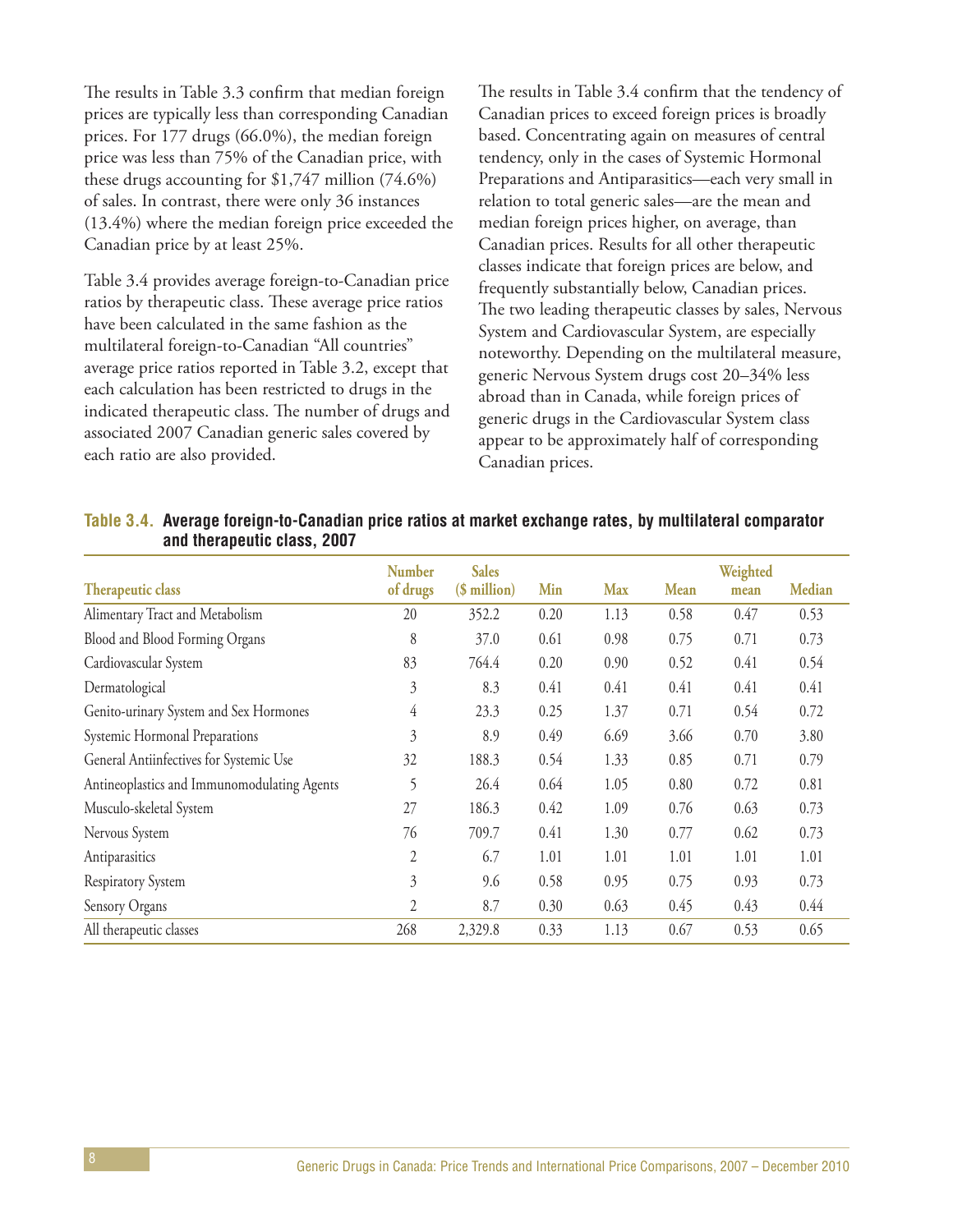## **4 International Price Comparisons at Purchasing Power Parities**

The previous section compared Canadian prices and foreign prices at market exchange rates. This section provides similar comparisons using purchasing power parities (PPPs) to convert foreign prices into their Canadian-dollar equivalents. By construction, PPPs reflect differences in the cost of living between countries8 and, thereby, allow international price comparisons in terms of consumer sacrifice. The average price ratios reported in this section can thus be interpreted as answering questions such as:

"How much more or less consumption of other goods and services would Canadians have foregone to acquire the generic drugs they purchased in 2007 had they lived in country X?"

Note that, the method of currency conversion aside, the following tables and figures have been constructed in the same way as their counterparts in Section 3.

Table 4.1 and Figure 4.1 give average bilateral foreign-to-Canadian price ratios ranging from 0.19 (New Zealand) to 0.90 (Australia). Note that the use of PPPs instead of market exchange rates moves the average US-to-Canadian price ratio somewhat closer to parity; this reflects the fact that by 2007, due to appreciation of the Canadian dollar, the Canada/US market exchange rate was appreciably less than the corresponding Canada/US PPP.

| Table 4.1. Average foreign-to-Canadian price ratios at purchasing power parities, by bilateral comparator, 2007 |  |  |  |  |  |  |
|-----------------------------------------------------------------------------------------------------------------|--|--|--|--|--|--|
|                                                                                                                 |  |  |  |  |  |  |

|                     | <b>AUS</b> | <b>FRA</b> | <b>GER</b>      | ITA  | <b>NLD</b>      | <b>NZL</b> | <b>ESP</b>            | <b>SWE</b> | SWI   | UK              | <b>USA</b> |
|---------------------|------------|------------|-----------------|------|-----------------|------------|-----------------------|------------|-------|-----------------|------------|
| Average price ratio | 0.90       | 0.57       | 0.55            | 0.69 | 0.71            | 0.19       | 0.62                  | 0.38       | 0.60  | 0.55            | 0.53       |
| Number of drugs     |            | 110        | 159             | 92   | 140             | 36         | 101                   | 101        | 66    | 141             | 208        |
| Sales (\$ million)  | 836.8      |            | 1,446.0 1,697.0 |      | 1,264.5 1,576.2 |            | 375.6 1,314.9 1,310.8 |            | 951.9 | 1,615.3 1,759.4 |            |



#### **Figure 4.1. Average foreign-to-Canadian price ratios at purchasing power parities, by bilateral comparator, 2007**

8 More exactly, the PPP between two countries represents the relative cost in the two countries of the same "basket" of goods; the cost in each instance is calculated at the prices prevailing in that country and expressed in its own currency.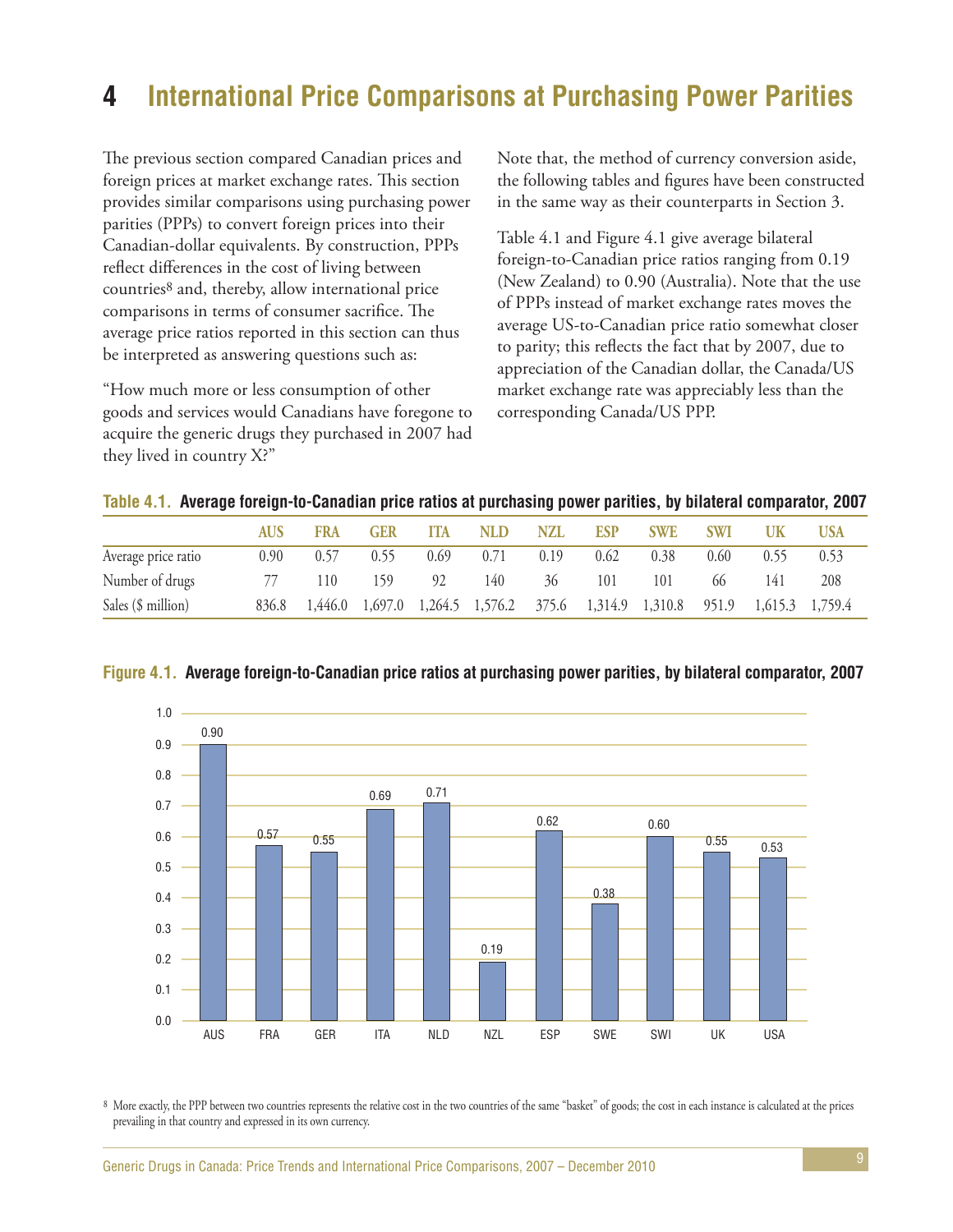|                     |         |          | <b>PMPRB</b> comparator countries |         |               |  | All countries |          |             |         |         |  |
|---------------------|---------|----------|-----------------------------------|---------|---------------|--|---------------|----------|-------------|---------|---------|--|
|                     |         | Weighted |                                   |         |               |  |               | Weighted |             |         |         |  |
|                     | Min     | Max      | <b>Mean</b>                       | mean    | <b>Median</b> |  | Min           | Max      | <b>Mean</b> | mean    | Median  |  |
| Average price ratio | 0.34    | 0.95     | 0.60                              | 0.52    | 0.57          |  | 0.32          | 1.08     | 0.65        | 0.54    | 0.63    |  |
| Number of drugs     | 262     | 262      | 262                               | 262     | 262           |  | 268           | 268      | 268         | 268     | 268     |  |
| Sales (\$ million)  | 2,298.1 | 2,298.1  | 2,298.1                           | 2,298.1 | 2.298.1       |  | 2,340.7       | 2,340.7  | 2,340.7     | 2,340.7 | 2,340.7 |  |

#### **Table 4.2. Average foreign-to-Canadian price ratios at purchasing power parities, by multilateral comparator, 2007**

**Figure 4.2. Average foreign-to-Canadian price ratios at purchasing power parities, by multilateral comparator, 2007**



Table 4.2 and Figure 4.2 present multilateral price comparisons obtained using PPPs. These results are very similar to those reported in Table 3.2. Here again, average price ratios obtained using the mean, weighted mean or median foreign prices all imply that foreign prices are, on average, substantially less than corresponding Canadian prices.

Table 4.3 provides a range distribution constructed in the same fashion as Table 3.3. The results in Table 4.3 again imply that the median foreign prices of most generic drugs are substantially less than corresponding Canadian prices, with this median being less than 75% of the Canadian price for 176 drugs (65.7%).

Table 4.4 provides foreign-to-Canadian price ratios by therapeutic class. The results in this table are much like those reported in Table 3.4. Here again, results obtained using the mean foreign, weighted mean foreign and median foreign price as comparators indicate that, with the exception of only two therapeutic classes, foreign prices are substantially less than corresponding Canadian prices at the level of individual therapeutic classes. This is again certainly the case for the two largest classes by generic sales, Nervous System and Cardiovascular System.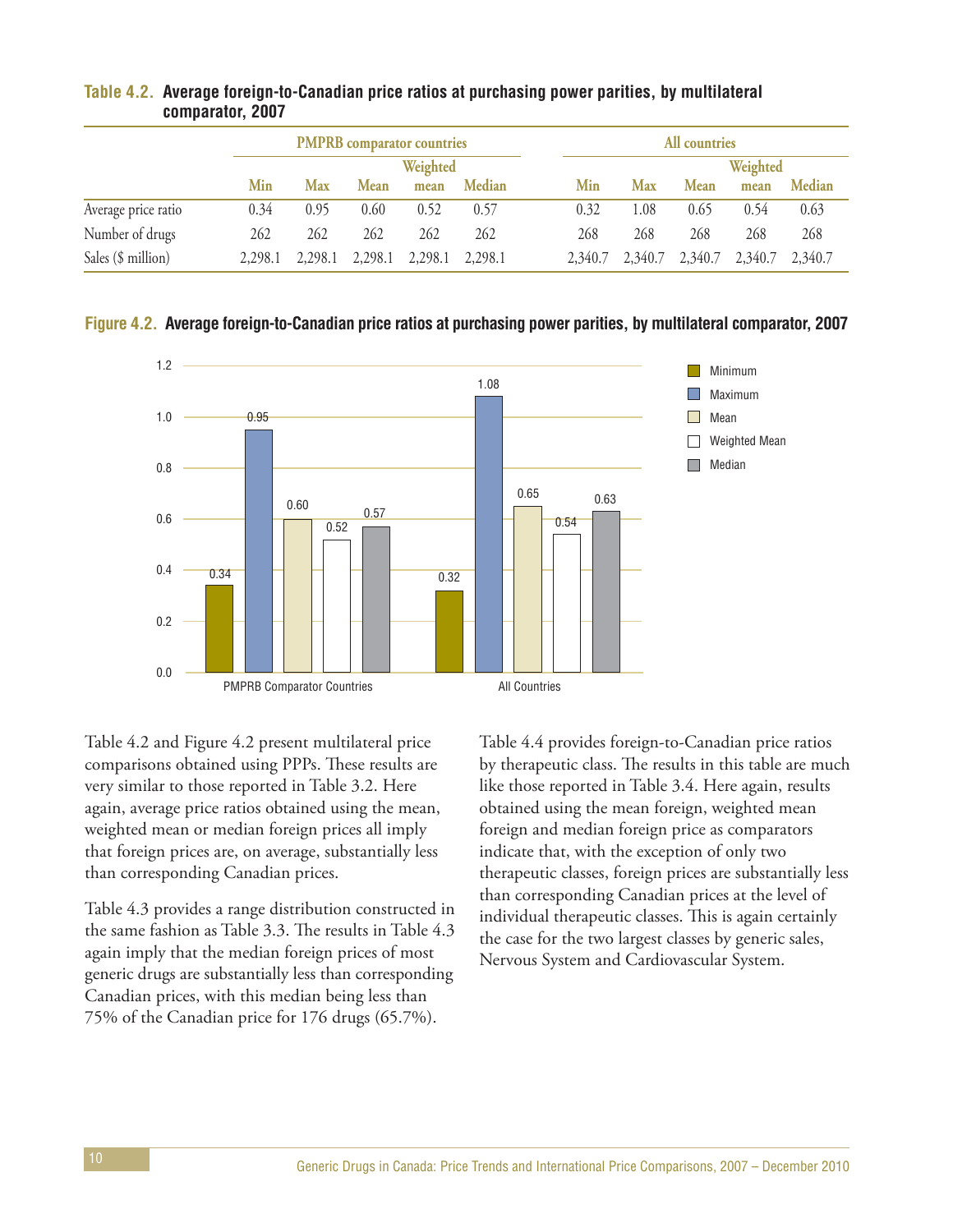| Range: Median foreign-to-<br>Canadian price ratio | <b>Number</b><br>of drugs | Share of<br>drugs(%) | <b>Sales</b><br>$$$ million) | Share of<br>sales $(\% )$ |
|---------------------------------------------------|---------------------------|----------------------|------------------------------|---------------------------|
| Price ratio $<$ 25%                               | 31                        | 11.6                 | 189.7                        | 8.1                       |
| $25\% \le$ price ratio < 50%                      | 81                        | 30.2                 | 1,022.5                      | 43.7                      |
| 50% $\le$ price ratio $<$ 75%                     | 64                        | 23.9                 | 528.1                        | 22.6                      |
| 75% $\le$ price ratio $<$ 100%                    | 38                        | 14.2                 | 262.1                        | 11.2                      |
| $100\% \le$ price ratio < 125%                    | 25                        | 9.3                  | 173.3                        | 7.4                       |
| $125\% \le$ price ratio < $150\%$                 | 11                        | 4.1                  | 90.1                         | 3.9                       |
| $150\% \le$ price ratio < $175\%$                 | 4                         | 1.5                  | 22.6                         | 1.0                       |
| $175\% \le$ price ratio < 200%                    | 3                         | 1.1                  | 12.2                         | 0.5                       |
| $200\% \le$ price ratio                           | 11                        | 4.1                  | 40.1                         | 1.7                       |
| Total                                             | 268                       | 100.0                | 2,340.7                      | 100.0                     |

**Table 4.3. Distribution of average median foreign-to-Canadian price ratios at purchasing power parities, 2007**

#### **Table 4.4. Average foreign-to-Canadian price ratios at purchasing power parities, by multilateral comparator and therapeutic class, 2007**

|                                             | <b>Number</b>  | <b>Sales</b> |      |            |             | Weighted |               |
|---------------------------------------------|----------------|--------------|------|------------|-------------|----------|---------------|
| Therapeutic class                           | of drugs       | (\$ million) | Min  | <b>Max</b> | <b>Mean</b> | mean     | <b>Median</b> |
| Alimentary Tract and Metabolism             | 20             | 352.2        | 0.19 | 1.07       | 0.55        | 0.48     | 0.52          |
| Blood and Blood Forming Organs              | 8              | 37.0         | 0.62 | 1.06       | 0.80        | 0.76     | 0.78          |
| Cardiovascular System                       | 83             | 764.4        | 0.20 | 0.89       | 0.51        | 0.41     | 0.51          |
| Dermatological                              | $\mathfrak{Z}$ | 8.3          | 0.46 | 0.46       | 0.46        | 0.46     | 0.46          |
| Genito-urinary System and Sex Hormones      | $\overline{4}$ | 23.3         | 0.25 | 1.31       | 0.67        | 0.53     | 0.68          |
| Systemic Hormonal Preparations              | $\mathfrak{Z}$ | 8.9          | 0.50 | 5.75       | 3.16        | 0.68     | 3.26          |
| General Antiinfectives for Systemic Use     | 32             | 188.3        | 0.56 | 1.26       | 0.84        | 0.75     | 0.79          |
| Antineoplastics and Immunomodulating Agents | 5              | 26.4         | 0.69 | 1.06       | 0.82        | 0.77     | 0.82          |
| Musculo-skeletal System                     | 27             | 186.3        | 0.40 | 1.02       | 0.73        | 0.63     | 0.72          |
| Nervous System                              | 76             | 709.7        | 0.40 | 1.21       | 0.73        | 0.62     | 0.69          |
| Antiparasitics                              | $\overline{2}$ | 6.7          | 1.14 | 1.14       | 1.14        | 1.14     | 1.14          |
| <b>Respiratory System</b>                   | $\mathfrak{Z}$ | 9.6          | 0.53 | 0.95       | 0.70        | 0.93     | 0.66          |
| Sensory Organs                              | $\overline{2}$ | 8.7          | 0.31 | 0.61       | 0.45        | 0.46     | 0.45          |
| All therapeutic classes                     | 268            | 2,329.8      | 0.32 | 1.08       | 0.65        | 0.54     | 0.63          |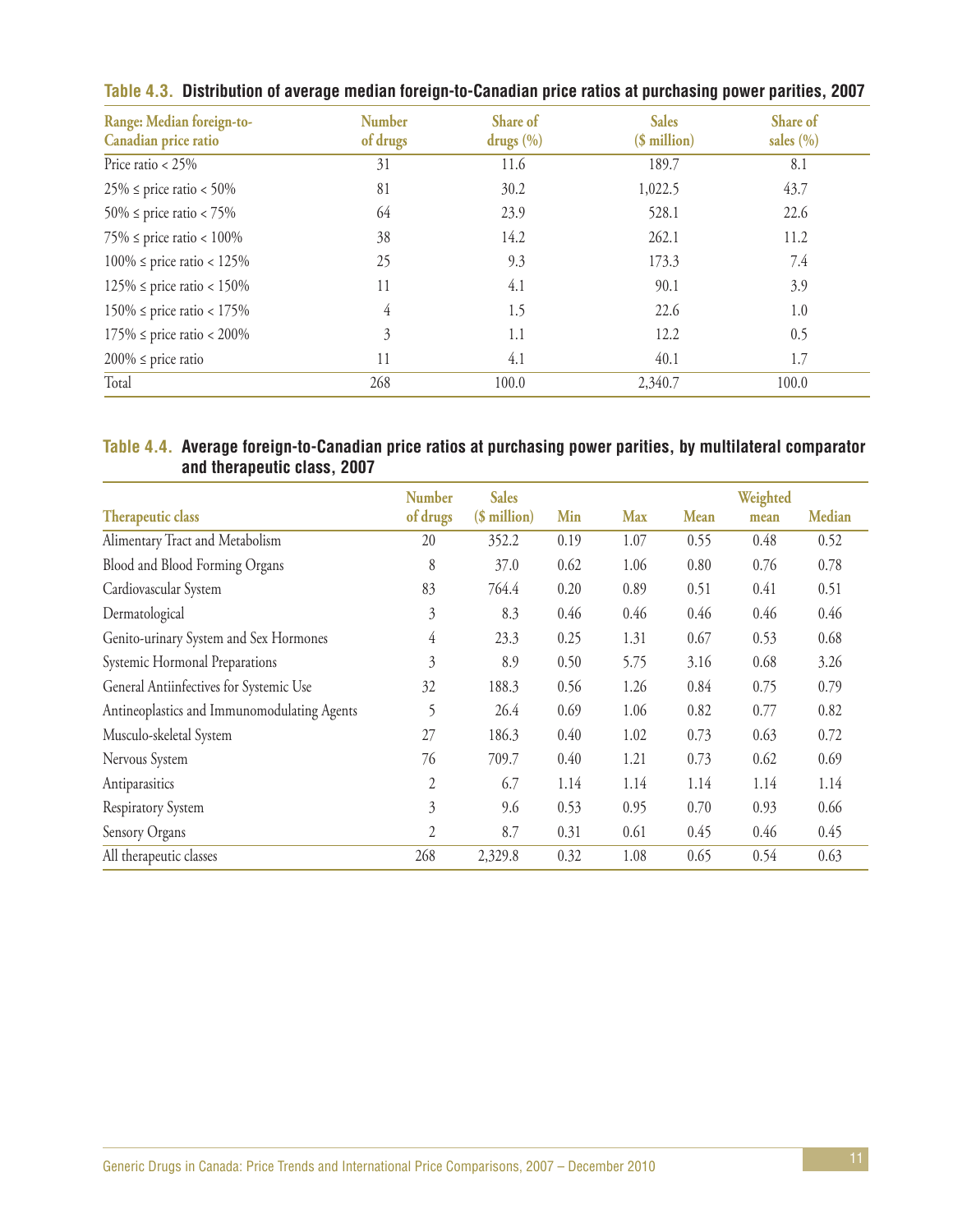# **5 Conclusion**

The principal finding of this report is that generic drugs typically cost less in foreign markets than in Canada. These price differences are substantial. The implications of the international price comparisons presented in Sections 3 and 4 of this study are clear: mean or median foreign prices are on average only about two-thirds as high as corresponding Canadian prices. Bilateral comparisons lead to the same conclusion: of the 11 foreign markets considered in this analysis, there is no instance where foreign prices are higher, on average, than Canadian prices. Analysis at the level of individual drugs and therapeutic classes indicates that foreign-to-Canadian price differentials are broadly based, with foreign mean or median prices substantially less than Canadian prices for the majority of drugs and nearly all therapeutic classes.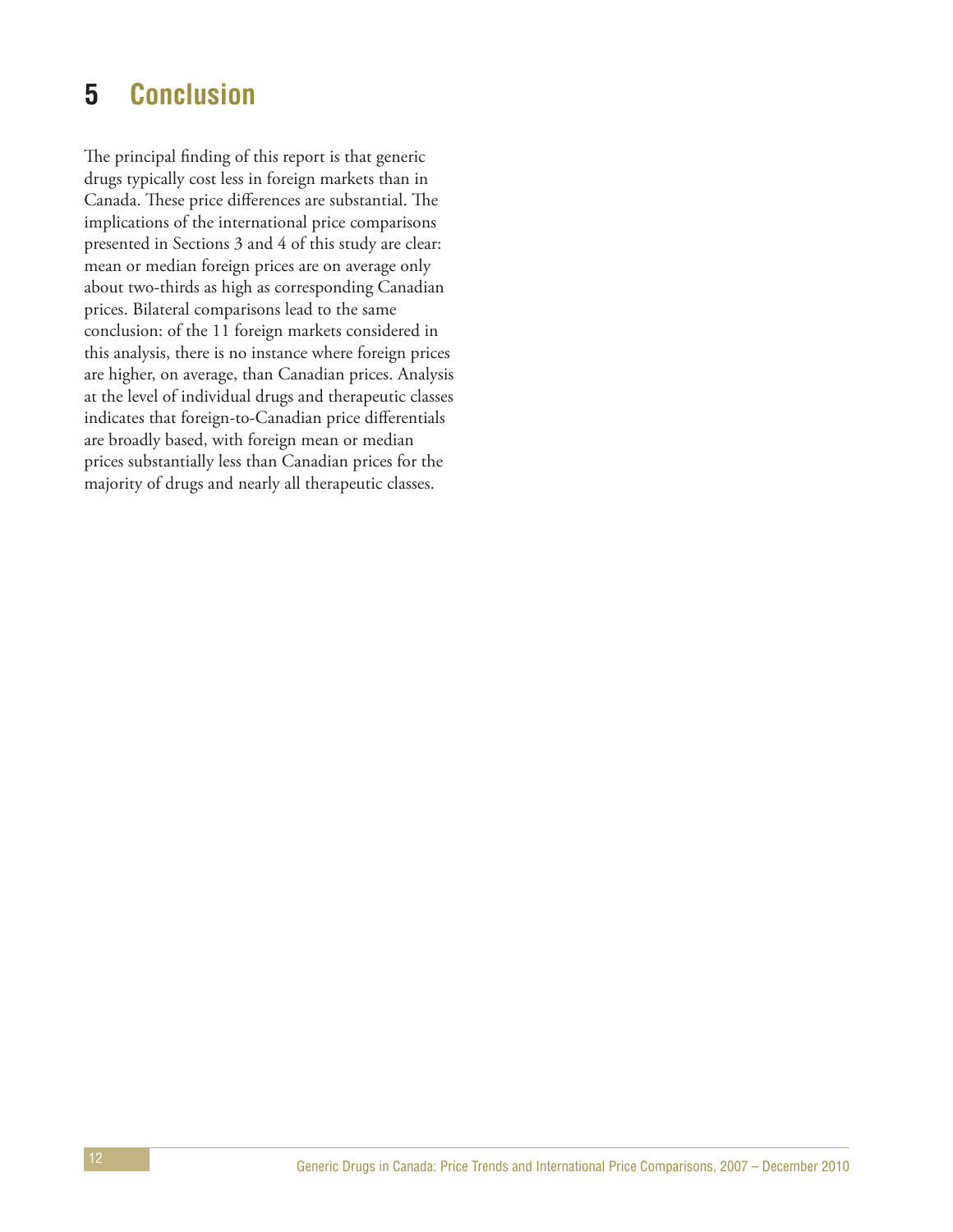### **Appendix A: International Price Comparisons (Geometric Mean Method)**

Average foreign-to-Canadian price ratios reported in Sections 3 and 4 have been calculated as salesweighted arithmetic means of individual price ratios. The PMPRB's Annual Report reports average foreignto-Canadian price ratios calculated as sales-weighted geometric means of individual ratios, as well as those obtained as arithmetic means. This appendix provides alternative versions of Tables 3.1, 3.2, 4.1 and 4.2, with average international price ratios calculated as geometric means.

It is worth noting that every average price ratio reported in the following tables is smaller in value than the corresponding statistic reported in Sections 3 and 4. This reflects a mathematical property of the geometric mean: provided there is some variation among individual price ratios, the geometric mean formula will always return a smaller value than the arithmetic mean calculated over the same data. For this reason, international price comparisons performed using the geometric mean formula can provide only an approximate answer to the question:

"How much more or less would Canadians have paid for the generic drugs they purchased in 2007 had they paid prices prevailing in country X?"

| Table A.1. Average foreign-to-Canadian price ratios at market exchange rates, by bilateral comparator, 2007 |
|-------------------------------------------------------------------------------------------------------------|
| (geometric mean)                                                                                            |

|                     | <b>AUS</b> | <b>FRA</b> | <b>GER</b> | ГIА  | <b>NLD</b>                      | <b>NZL</b> | <b>ESP</b>                  | <b>SWE</b> | SWI  | <b>UK</b>       | USA  |
|---------------------|------------|------------|------------|------|---------------------------------|------------|-----------------------------|------------|------|-----------------|------|
| Average price ratio | 0.83       | 0.57       | 0.42       | 0.61 | 0.67                            | 0.14       | 0.46                        | 0.25       | 0.68 | 0.41            | 0.31 |
| Number of drugs     |            | 110        | 159        | 92   | 140                             | 36         | 101                         | 101        | 66   | 141             | 208  |
| Sales (\$ million)  | 836.8      |            |            |      | 1,446.0 1,697.0 1,264.5 1,576.2 |            | 375.6 1,314.9 1,310.8 951.9 |            |      | 1,615.3 1,759.4 |      |

#### **Table A.2. Average foreign-to-Canadian price ratios at market exchange rates, by multilateral comparator, 2007 (geometric mean)**

|                     |         |          | <b>PMPRB</b> comparator countries |         |               |  | <b>All countries</b> |         |             |         |               |  |
|---------------------|---------|----------|-----------------------------------|---------|---------------|--|----------------------|---------|-------------|---------|---------------|--|
|                     |         | Weighted |                                   |         |               |  | Weighted             |         |             |         |               |  |
|                     | Min     | Max      | Mean                              | mean    | <b>Median</b> |  | Min                  | Max     | <b>Mean</b> | mean    | <b>Median</b> |  |
| Average price ratio | 0.23    | 0.78     | 0.50                              | 0.40    | 0.47          |  | 0.21                 | 0.91    | 0.56        | 0.42    | 0.54          |  |
| Number of drugs     | 262     | 262      | 262                               | 262     | 262           |  | 268                  | 268     | 268         | 268     | 268           |  |
| Sales (\$ million)  | 2,298.1 | 2,298.1  | 2,298.1                           | 2,298.1 | 2.298.1       |  | 2,340.7              | 2,340.7 | 2,340.7     | 2,340.7 | 2,340.7       |  |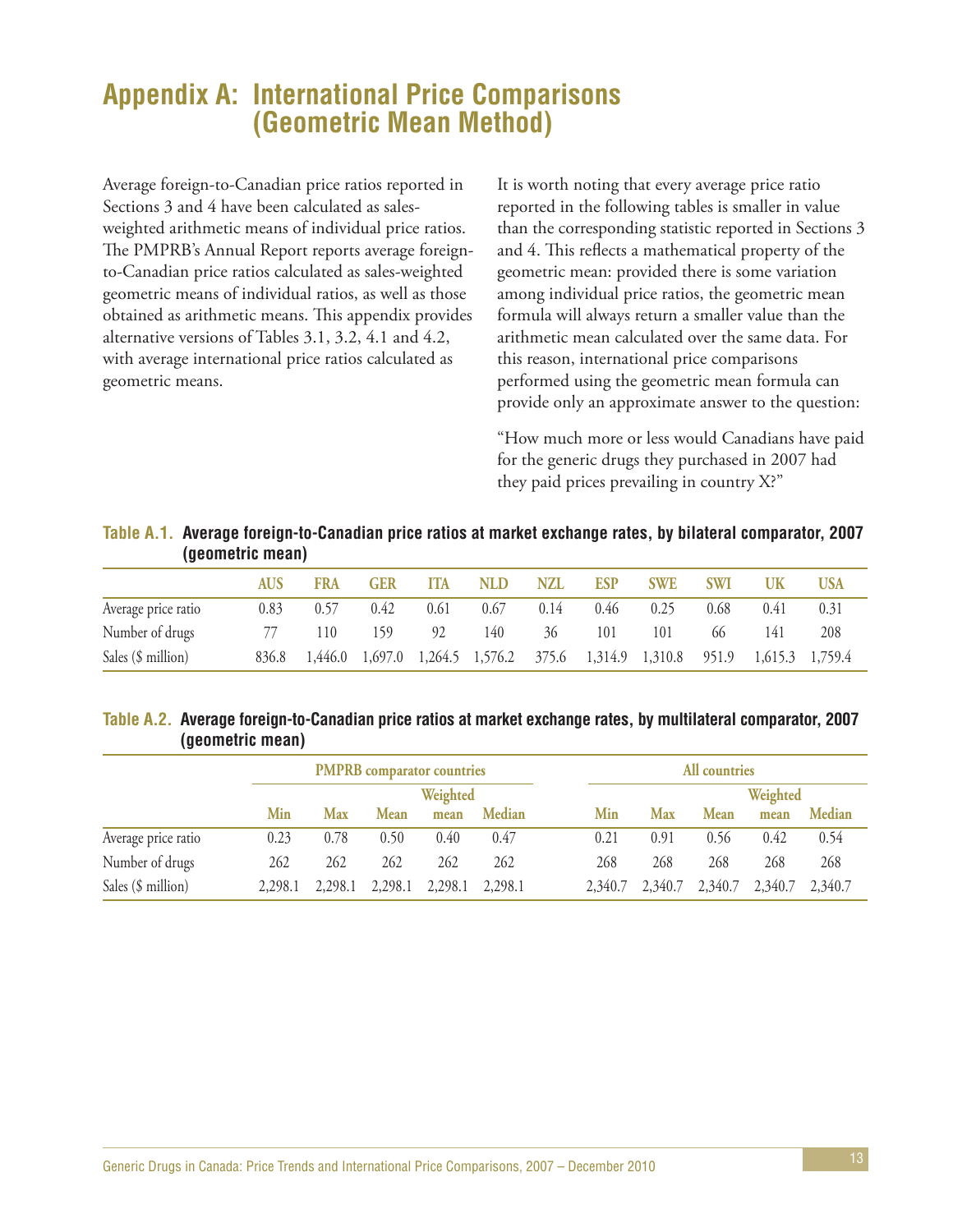| $\sim$              |            |            |            |            |            |      |                                                             |            |            |                 |            |
|---------------------|------------|------------|------------|------------|------------|------|-------------------------------------------------------------|------------|------------|-----------------|------------|
|                     | <b>AUS</b> | <b>FRA</b> | <b>GER</b> | <b>ITA</b> | <b>NLD</b> | NZL  | <b>ESP</b>                                                  | <b>SWE</b> | <b>SWI</b> | UK              | <b>USA</b> |
| Average price ratio | 0.79       | 0.52       | 0.40       | 0.59       | 0.63       | 0.14 | 0.51                                                        | 0.21       | 0.55       | 0.36            | 0.35       |
| Number of drugs     |            | 110        | 159        | 92         | 140        | 36   | 101                                                         | 101        | 66         | 141             | 208        |
| Sales (\$ million)  | 836.8      |            |            |            |            |      | 1,446.0 1,697.0 1,264.5 1,576.2 375.6 1,314.9 1,310.8 951.9 |            |            | 1,615.3 1,759.4 |            |

#### **Table A.3. Average foreign-to-Canadian price ratios at purchasing power parities, by bilateral comparator, 2007 (geometric mean)**

#### **Table A.4. Average foreign-to-Canadian price ratios at purchasing power parities, by multilateral comparator, 2007 (geometric mean)**

|                     |         | <b>PMPRB</b> comparator countries |             |         |         |  |          |         | <b>All countries</b> |         |               |  |  |  |
|---------------------|---------|-----------------------------------|-------------|---------|---------|--|----------|---------|----------------------|---------|---------------|--|--|--|
|                     |         | Weighted                          |             |         |         |  | Weighted |         |                      |         |               |  |  |  |
|                     | Min     | <b>Max</b>                        | <b>Mean</b> | mean    | Median  |  | Min      | Max     | <b>Mean</b>          | mean    | <b>Median</b> |  |  |  |
| Average price ratio | 0.22    | 0.73                              | 0.48        | 0.40    | 0.46    |  | 0.21     | 0.87    | 0.54                 | 0.43    | 0.52          |  |  |  |
| Number of drugs     | 262     | 262                               | 262         | 262     | 262     |  | 268      | 268     | 268                  | 268     | 268           |  |  |  |
| Sales (\$ million)  | 2,298.1 | 2,298.1                           | 2,298.1     | 2,298.1 | 2,298.1 |  | 2,340.7  | 2,340.7 | 2,340.7              | 2,340.7 | 2,340.7       |  |  |  |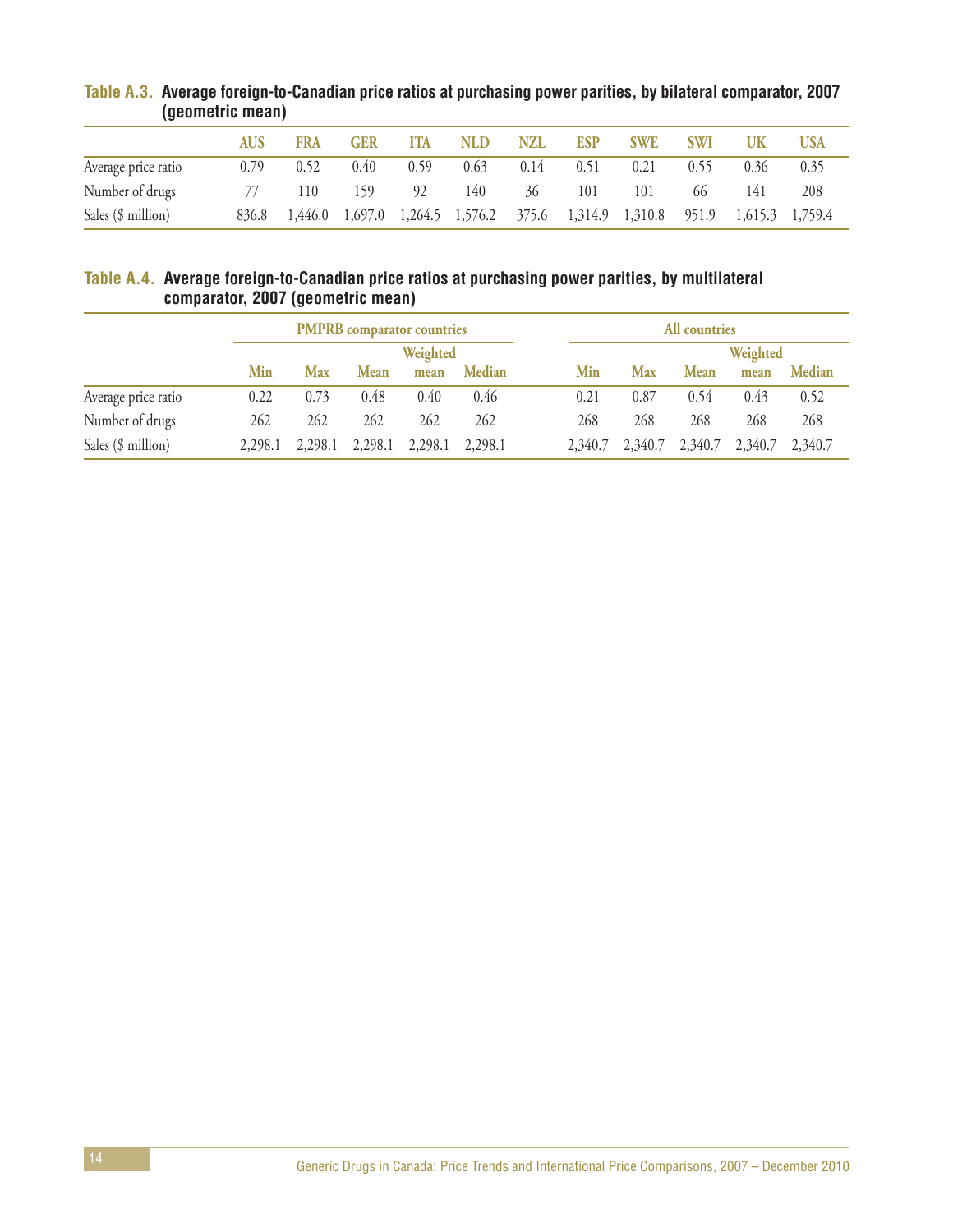### **Appendix B: International Price Comparisons for Non-Patented and Patented Drugs**

This appendix provides separate international price comparison statistics for non-patented and patented drugs. For this purpose, a drug is identified as patented if at least one version of the drug (either branded or generic) was subject to price review by the PMPRB at some point over the period 2003–2007. If no version of the drug on the market over this period was reviewed by the PMPRB, it is considered non-patented.

Tables B.1*a* and B.1*b* have the same format as Table 3.1 and provide bilateral international price comparisons for non-patented and patented drugs, respectively. Tables B.2*a* and B.2*b* have the same format as Table 3.2 and provide multilateral international price comparisons for non-patented and patented drugs, respectively.

It is important to understand that the results presented in these tables still encompass only generic products. Hence, for example, the results presented in Table B.1*a* represent average ratios of foreign generic prices to Canadian generic prices for drugs that have been designated non-patented, as previously defined.

Results obtained for non-patented and patented drugs both indicate that foreign prices of generic drug products are substantially less than corresponding Canadian prices. However, price differentials appear to be considerably larger in the case of patented drugs, with this pattern emerging in both bilateral and multilateral price ratios.

| non-patented drugs, 2007 |            |            |            |            |      |            |            |            |      |     |            |
|--------------------------|------------|------------|------------|------------|------|------------|------------|------------|------|-----|------------|
|                          | <b>AUS</b> | <b>FRA</b> | <b>GER</b> | <b>ITA</b> | NLD  | <b>NZL</b> | <b>ESP</b> | <b>SWE</b> | SWT  | UK  | <b>USA</b> |
| Average price ratio      | 0.96       | 0.61       | 0.76       | 0.78       | 0.94 | 0.27       | 0.66       | 0.56       | 0.83 | .04 | 0.59       |
| Number of drugs          | 35         | 57         | 75         | 47         | 66   | 25         | -35        | 38         | 28   | 67  |            |

Sales (\$ million) 270.7 425.8 479.3 376.5 409.8 142.2 262.7 315.0 193.6 448.8 561.5

# **Table B.1a. Average foreign-to-Canadian price ratios at market exchange rates, by bilateral comparator,**

#### **Table B.1b. Average foreign-to-Canadian price ratios at market exchange rates, by bilateral comparator, patented drugs, 2007**

|                     |       | <b>FRA</b> | <b>GER</b>          | ITA   | <b>NLD</b> | <b>NZL</b> | <b>ESP</b>                  | <b>SWE</b> | <b>SWI</b> | <b>UK</b>           | USA  |
|---------------------|-------|------------|---------------------|-------|------------|------------|-----------------------------|------------|------------|---------------------|------|
| Average price ratio | 0.94  | 0.64       | 0.50                | 0.69  | 0.70       | 0.14       | 0.53                        | 0.42       | 0.71       | 0.47                | 0.42 |
| Number of drugs     | 42    | 53         | 84                  | 45    | 74         | 11         | 66                          | 63         | 38         | 74                  | 95   |
| Sales (\$ million)  | 566.1 |            | $1,020.3$ $1,217.7$ | 888.0 |            |            | 1,166.4 233.4 1,052.2 995.8 |            | 758.3      | $1,166.5$ $1,197.9$ |      |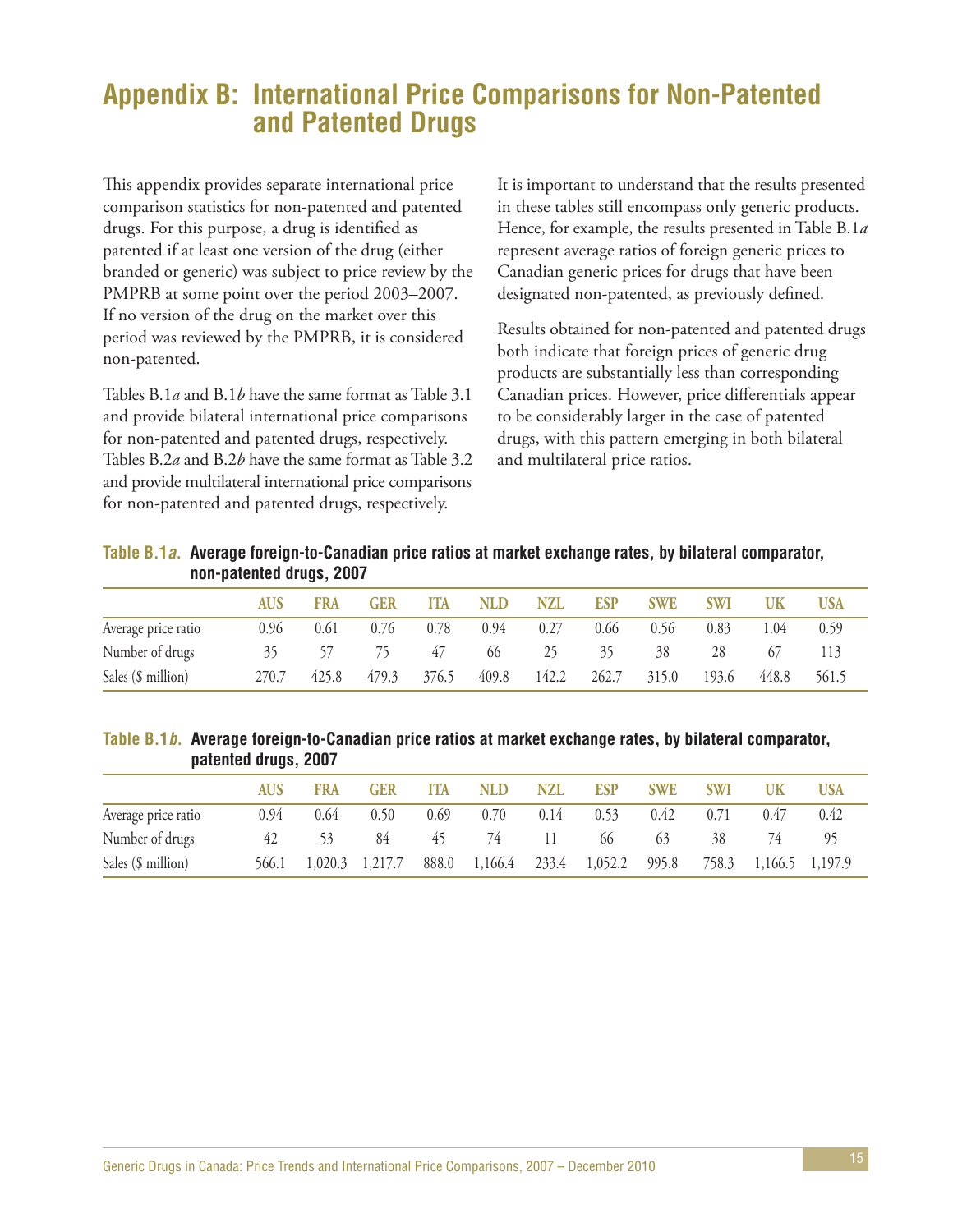#### **Table B.2a. Average foreign-to-Canadian price ratios at market exchange rates, by multilateral comparator, non-patented drugs, 2007**

|                     |       | <b>PMPRB</b> comparator countries |             |       |               |  | <b>All countries</b> |       |       |          |        |
|---------------------|-------|-----------------------------------|-------------|-------|---------------|--|----------------------|-------|-------|----------|--------|
|                     |       | Weighted                          |             |       |               |  |                      |       |       | Weighted |        |
|                     | Min   | Max                               | <b>Mean</b> | mean  | <b>Median</b> |  | Min                  | Max   | Mean  | mean     | Median |
| Average price ratio | 0.46  | l.12                              | 0.75        | 0.62  | 0.70          |  | 0.44                 | 1.22  | 0.76  | 0.63     | 0.71   |
| Number of drugs     | 139   | 139                               | 139         | 139   | 139           |  | 141                  | 141   | 141   | 141      | 141    |
| Sales (\$ million)  | 792.0 | 792.0                             | 792.0       | 792.0 | 792.0         |  | 802.9                | 802.9 | 802.9 | 802.9    | 802.9  |

#### **Table B.2b. Average foreign-to-Canadian price ratios at market exchange rates, by multilateral comparator, patented drugs, 2007**

|                     |         | <b>PMPRB</b> comparator countries |             |         |         |  | <b>All countries</b> |         |             |          |         |  |
|---------------------|---------|-----------------------------------|-------------|---------|---------|--|----------------------|---------|-------------|----------|---------|--|
|                     |         | Weighted                          |             |         |         |  |                      |         |             | Weighted |         |  |
|                     | Min     | <b>Max</b>                        | <b>Mean</b> | mean    | Median  |  | Min                  | Max     | <b>Mean</b> | mean     | Median  |  |
| Average price ratio | 0.28    | 0.96                              | 0.57        | 0.47    | 0.54    |  | 0.27                 | 1.08    | 0.63        | 0.48     | 0.62    |  |
| Number of drugs     | 123     | 123                               | 123         | 123     | 123     |  | 127                  | 127     | 127         | 127      | 127     |  |
| Sales (\$ million)  | 1,506.1 | 1,506.1                           | 1,506.1     | 1,506.1 | 1,506.1 |  | 1,537.8              | 1,537.8 | 1,537.8     | 1,537.8  | 1,537.8 |  |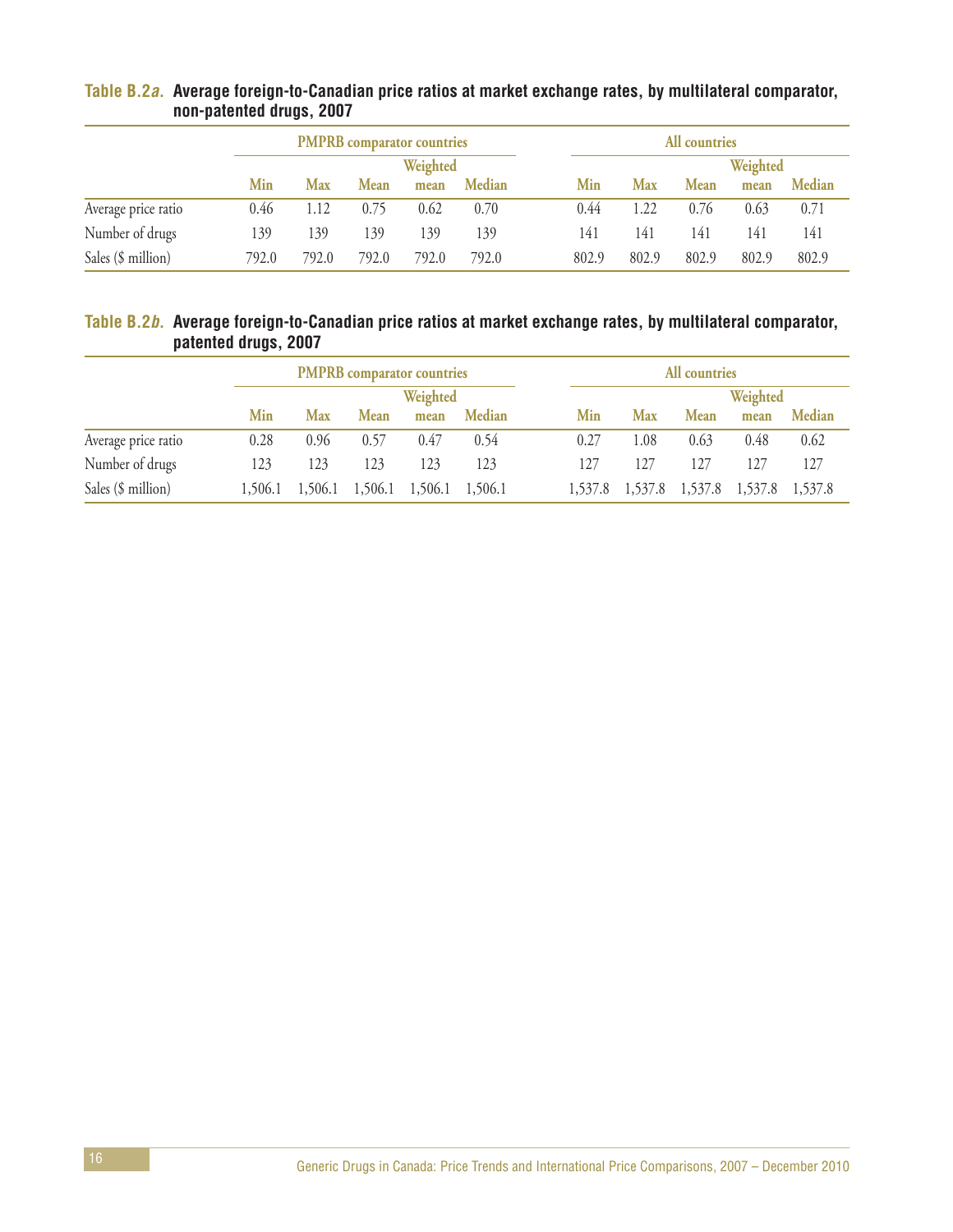# **Appendix C: Notes on Methodology**

The results described in this report have been calculated from a large set of data on drug sales and prices in Canada and other countries. This section describes the data, sources, concepts and methods applied in performing these calculations.

### **1 Terminology**

In this report the term "drug" refers to any unique combination of active ingredient, strength and form.

The term "product" refers to a version of a drug sold by a particular company.

Results are sometimes reported by "major therapeutic class". This refers to the Level 1 classes of the World Health Organization's Anatomical, Therapeutic, Chemical (ATC) drug classification system. Level 1 codes normally refer to the anatomical system on which the drug acts.

A "branded" product is one sold under a particular trade name. A "generic" product is sold under the name of its principal ingredient.

### **2 Price and Sales Data**

IMS Health's MIDAS database is the source of all price and sales data used in this analysis. MIDAS is a summary of data obtained from IMS Health's detailed audits of pharmaceutical purchases made by retailers (in 70 countries) and hospitals (in 45 countries). MIDAS contains information on sales of individual products, measured in both currency and physical units, as well as information on product manufacturer, active ingredient, brand, form, strength, pack size and therapeutic class.

The data used in this report cover prescription drug sales to the retail pharmacy sector. Sales data include direct sales to pharmacies and indirect sales via wholesalers. The retail pharmacy sector accounts for most sales in all of the countries considered in the analysis.9

### **2.1 Sales**

MIDAS includes a field representing IMS Health's estimate of the sales revenue in local currency received by the company selling the product in question. This measure of sales is used throughout the analysis.

IMS's estimates are based directly on the purchase information obtained in its pharmacy and hospital audits. To estimate the value of a company's sales of a particular product, IMS removes an estimate of wholesalers' mark-ups from the acquisition costs reported by pharmacies and hospitals.

It is important to understand that the acquisition costs used by IMS are based on invoiced prices. Off-invoice discounts, free goods and other forms of price reduction such as rebates are, therefore, not represented in the MIDAS data.

To the extent that such off-invoice reductions exist, prices derived from these data do not represent "money in the manufacturer's pocket". Price data obtained from independent sources—most notably, provincial formularies—confirm that MIDAS's Canadian generic prices do reliably measure costs passed on to consumers and reimbursement programs by retailers.

### **2.2 Quantities**

MIDAS provides a measure of physical quantity it calls "standardized units" (SU). This measure is used throughout the report. "Standardized units" represent IMS's estimate of the number of normal doses a given volume of physical units entails. This is simply the "number of pills" in the case of oral solids.

9 Retail pharmacy purchases account for more than 85% of drug sales in Canada, based on 2004 results from IMS's Hospital and Pharmacy Audit.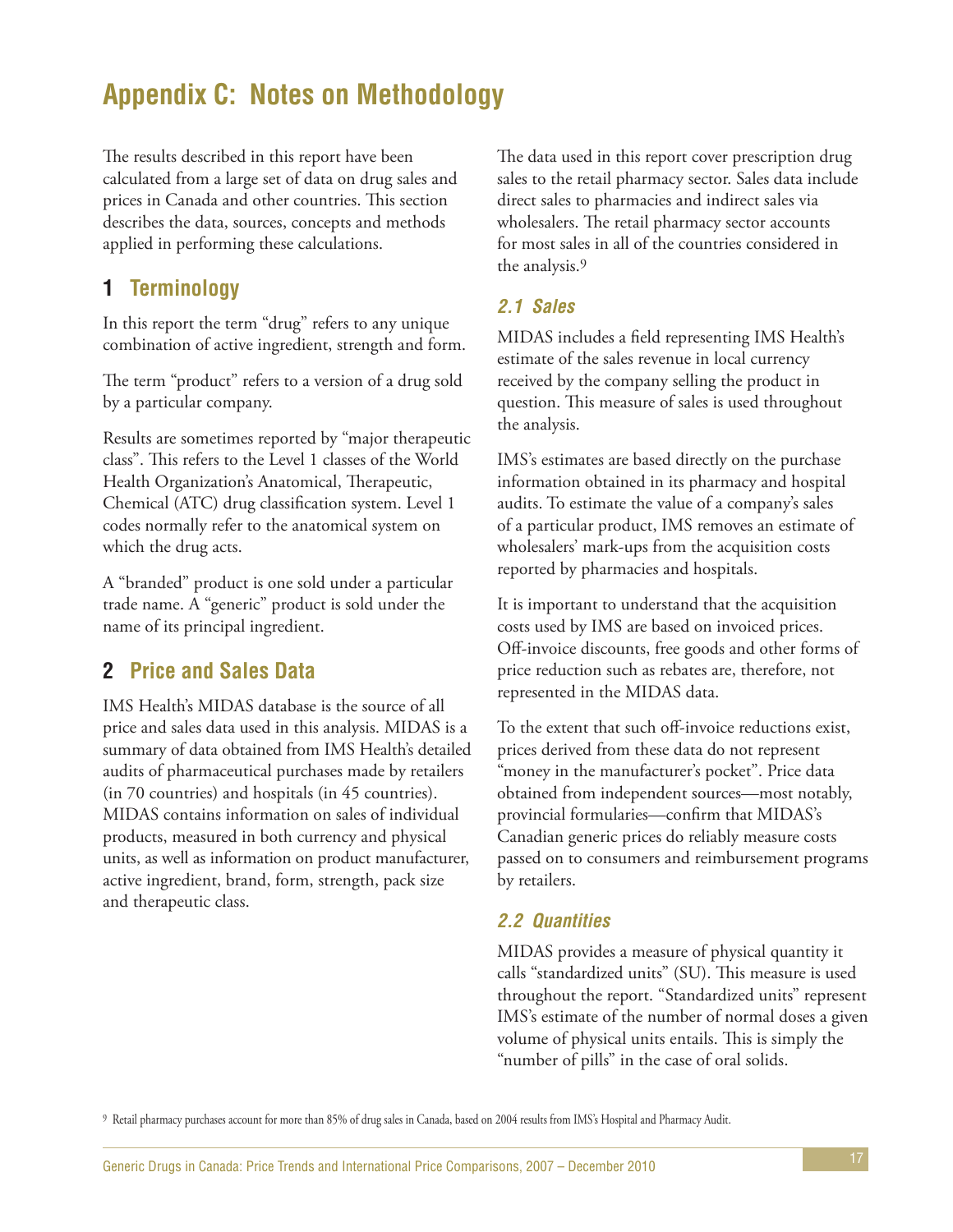#### **2.3 Calculation of Prices**

A drug product's price for any given period is obtained by dividing the value of a manufacturer's sales of that product by the number of standardized units of the product MIDAS reports for that period.

Prices obtained at the level of the drug are derived in a similar fashion, except that sales and quantities of the drug are first summed across companies and the resulting sums divided.10

#### **2.4 Patent Status**

For the purpose of this study, a drug is identified as patented if at least one version of the drug (either branded or generic) was subject to price review by the PMPRB at some point over the period 2003–2007. If no version of the drug was reviewed by the PMPRB over this period, it is considered non-patented.

Every year the PMPRB, as an addendum to its Annual Report, publishes a list of patented drug products that were subject to price review as of the end of the calendar year. These lists were used to determine the patent status of individual drug products.

### **3 Identification and Selection of Generic Drugs**

A master list of leading generic drug products was constructed to perform the analysis of generic sales and prices. The following steps describe the method by which this was done.

**Step 1.** Using the MIDAS data, drugs sold in 2007 by leading Canadian generic suppliers were identified. Drugs with aggregate 2007 generic sales of less than \$1 million were then deleted.<sup>11</sup>

**Step 2.** Using information from Health Canada's Drug Product Database, any non-prescription drugs were eliminated from the list of drugs obtained in Step 1.

**Step 3.** A list of all products corresponding to the drugs remaining after Step 2 was obtained. Note that the resulting list of products encompasses all branded and generic versions of the drug.

**Step 4.** For each remaining product, the contents of the MIDAS database's Local Product Name and Molecule fields were compared.12 Provided that the contents of the two fields were reasonably similar, the product was retained as a generic.13

**Step 5.** For each remaining drug, the number of generic versions on the Canadian market in 2007 was determined. If there was only a single generic version available in 2007, the drug was deleted.

### **4 Matching Data across Countries**

Matching products across countries is a difficult aspect of performing international price comparisons. Prices for the same drug can vary appreciably by strength, form and pack size, even within a single market. This suggests that price comparisons should be limited to those drugs where an exact match can be made. On the other hand, not all pack sizes may be available in all markets, which raises the possibility that a large amount of information may be lost if this is included among matching criteria. In the PMPRB's view, matching by drug (as defined above) strikes a reasonable compromise between rigour and coverage. This is the approach taken to produce the international price comparisons reported in the main text.

<sup>10</sup> Note that, under this approach, a drug's price can be interpreted as a sales-weighted average of the product prices it encompasses.

<sup>&</sup>lt;sup>11</sup> To facilitate computation, the analysis was also limited to drugs with a single active ingredient.

<sup>12</sup> For a large majority of generic products, the ingredient name actually appears in MIDAS's brand-name field (along with a company identifier). Sometimes the brand-name field contains the ingredient name in a modified form, in which case the product was retained as a generic. Only products sold under names clearly different from that of their principal ingredient were eliminated.

<sup>&</sup>lt;sup>13</sup> Note that whether the product is sold by a "generic" or a "brand-name" manufacturer does not matter here. This means the list of generic products produced at this step will include so-called "pseudo-generics", generic products sold by companies principally engaged in selling branded products.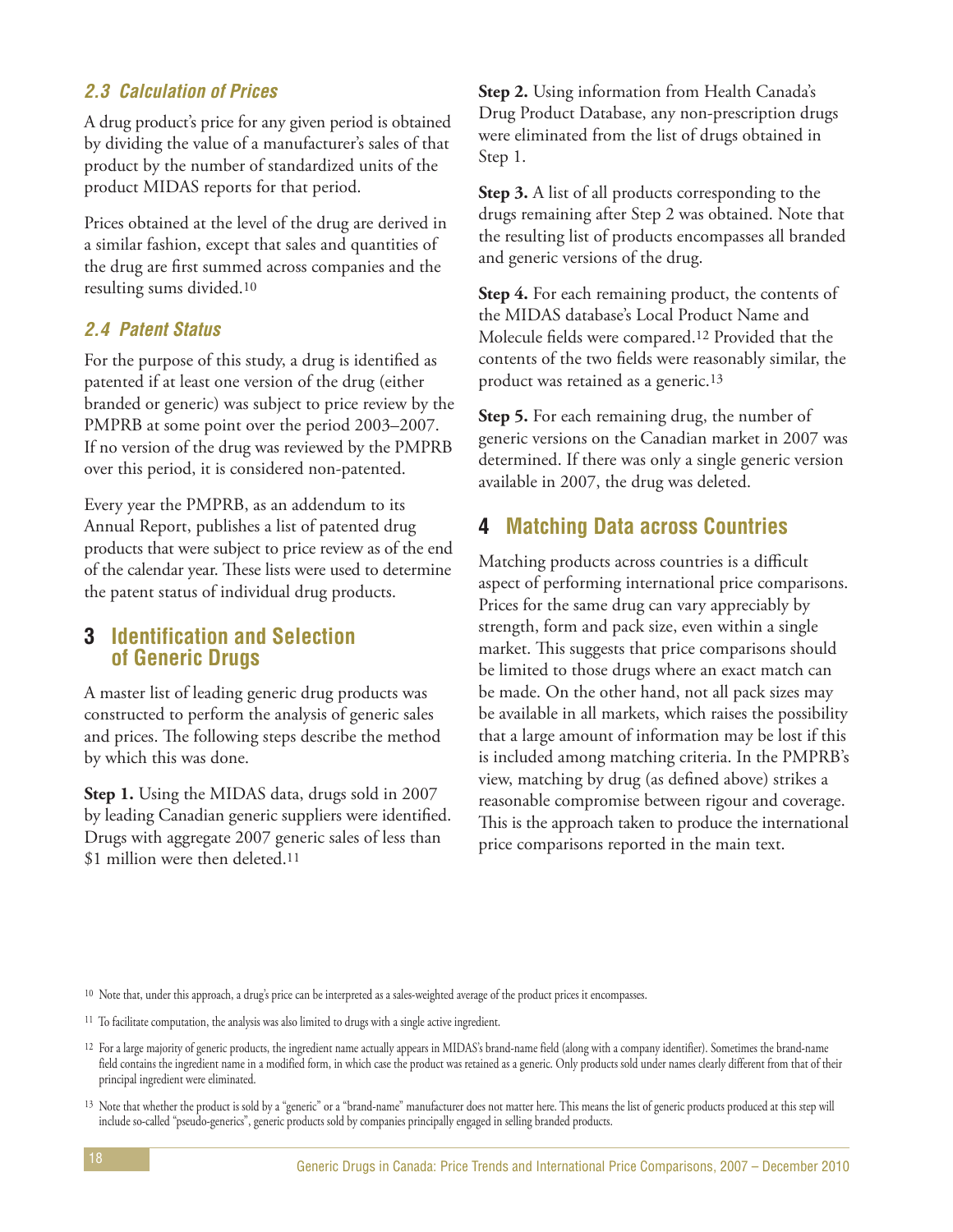All foreign-to-Canadian price comparisons are based on foreign prices encompassing foreign generic products only.14 Foreign generic products were identified by comparing the MIDAS Local Product Name and Molecule fields.

### **5 Currency Conversion**

As noted above, the MIDAS sales data used in this report are expressed in local currencies. Naturally, sales were restated in Canadian dollars to allow for meaningful international price comparisons. Currency conversions were done using (1) annual average spot-market exchange rates (as reported by the Bank of Canada)15 and (2) purchasing power parities (as reported by the OECD).

### **6 Specific Reporting Elements: Statistical Methodology**

The following subsections briefly describe the construction of the various statistics provided in the report.

#### **6.1 Price Trends**

Price trends are examined using Laspeyres price indices, similar to those that the PMPRB presents in its Annual Report. This begins by designating "current" and "base" periods, as well as a relevant set of products. Quantities purchased in the base year are evaluated at the current year's prices, and the resulting hypothetical expenditures summed across all products. The resulting sum is then compared to the actual base-year expenditure to produce an average rate of change. Algebraically, the rate thus obtained is a sales-weighted average of individual drug-specific rates of change, with this average taken across drugs, and as such can be reasonably interpreted as an overall measure of price change.

#### **6.2 International Price Comparisons**

This report presents a variety of average foreign-to-Canadian price ratios, similar to those published in the PMPRB's Annual Report. These average ratios are constructed as Canadian-sales-weighted arithmetic averages of foreign-to-Canadian price ratios at the level of individual drugs. Algebraically, let

- $i = 1 ... N$ , each number identifying a drug included in the calculation
- $p(i)$  = the Canadian price of drug *i*
- $p^f(i)$  = the foreign price of drug *i* (restated in Canadian dollars)
- $w(i)$  = the proportion of Canadians' expenditure on the drugs 1 to *N* accounted for by drug *i*

Then the sales-weighted arithmetic mean of foreignto-Canadian price ratios is given by:

$$
(1) \t R_A = \sum w(i) [p^f(i)/p(i)]
$$

where  $\Sigma$  signifies summation over drugs 1 to N.

With currency conversion at market exchange rates, average ratios constructed this way indicate how much more or less Canadians would have paid for the drugs they purchased in a given period had they paid foreign prices. This becomes evident when one observes that (1) can also be written:

 $R_A = \sum [p(i)q(i)/x(i)][p^f(i)/p(i)]$ 

where  $q(i)$  represents the quantities purchased by Canadians in the designated period, while  $x(i)$  =  $\sum$  [ $p(i)q(i)$ ] and represents total expenditure in the designated period. The last equation reduces to:

(3) 
$$
R_A = [1/x(i)] \sum [p^f(i)q(i)]
$$

15 This is the Bank of Canada's annual average of the daily noon rates.

<sup>14</sup> Because generic versions of some drugs are not available in all markets, the number of matches will vary from comparator to comparator.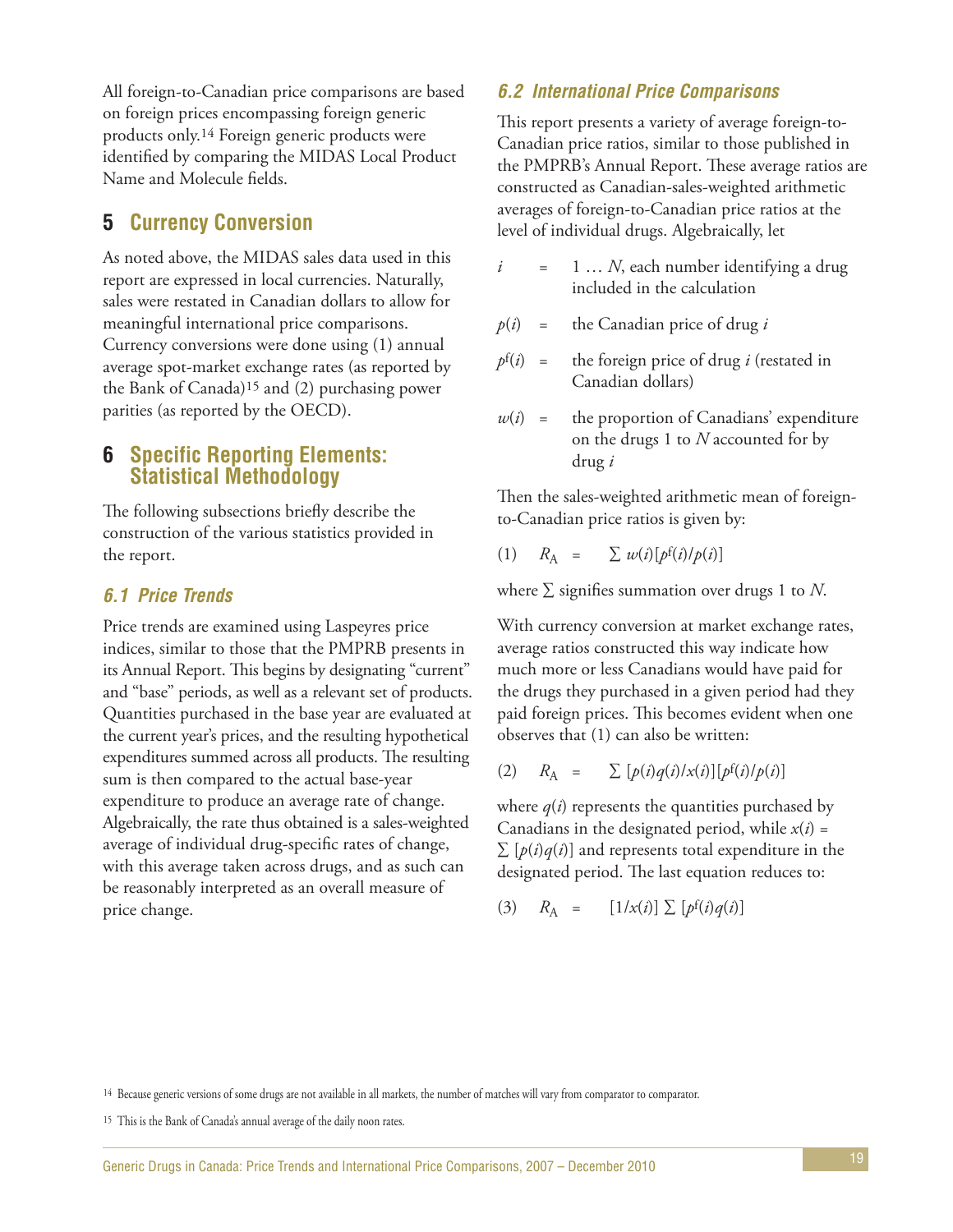The expression  $\sum [p^f(i)q(i)]$  represents the hypothetical amount of expenditure one would obtain by pricing out quantities at foreign prices (that is, what Canadians would have spent if they had paid foreign prices). The right-hand side of (3) thus represents the ratio of this hypothetical amount to the amount of expenditure obtained by pricing out quantities at Canadian prices (that is, what Canadians actually paid).

#### **6.3 Arithmetic versus Geometric Mean**

As previously noted, all average international price ratios reported in the main text were calculated as sales-weighted arithmetic averages, while average price ratios reported in Appendix A were calculated as sales-weighted geometric means. Using the same notation as above, the sales-weighted geometric mean of foreign-to-Canadian price ratios is given by:

 $(R_{G} = \prod [p^{f}(i)/p(i)]^{w(i)}$ 

where ∏ signifies multiplication over drugs 1 to *N*.

The arithmetic mean will always be a larger value than the corresponding geometric mean. The difference between these measures is governed by the extent of the variability among individual price ratios. The arithmetic mean will equal the geometric mean only in the special case where all individual price ratios are equal.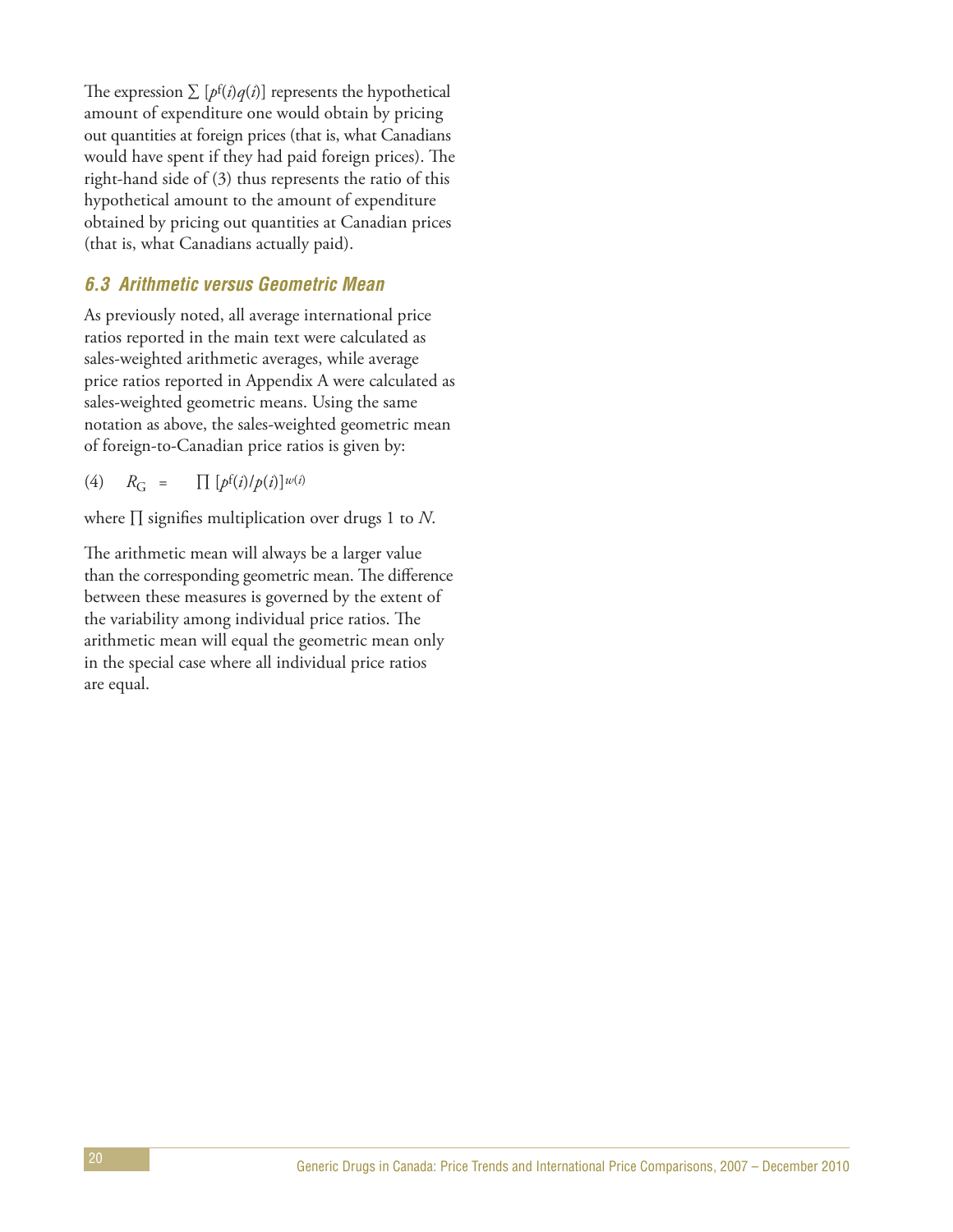# **Appendix D: Drugs Included in the Analysis**

| Ingredient      | Form                  | <b>Strength</b>  | Ingredient     | Form                  | <b>Strength</b>   |
|-----------------|-----------------------|------------------|----------------|-----------------------|-------------------|
| Acebutolol      | Film-coated tablet    | $100$ mg         | Carbamazepine  | Delayed-action tablet | $400$ mg          |
| Acebutolol      | Film-coated tablet    | $200$ mg         | Carvedilol     | Tablet                | $25 \text{ mg}$   |
| Acebutolol      | Film-coated tablet    | $400$ mg         | Carvedilol     | Film-coated tablet    | $25 \text{ mg}$   |
| Aciclovir       | Tablet                | $200$ mg         | Carvedilol     | Tablet                | $12.5 \text{ mg}$ |
| Aciclovir       | Tablet                | 400 mg           | Carvedilol     | Film-coated tablet    | 12.5 mg           |
| Aciclovir       | Tablet                | 800 mg           | Carvedilol     | Film-coated tablet    | 3.12 mg           |
| Alendronic acid | Tablet                | $10 \text{ mg}$  | Carvedilol     | Tablet                | $6.25$ mg         |
| Alendronic acid | Tablet                | $70$ mg          | Carvedilol     | Film-coated tablet    | $6.25$ mg         |
| Allopurinol     | Tablet                | $100$ mg         | Cefaclor       | Capsule               | $500$ mg          |
| Allopurinol     | Tablet                | $200$ mg         | Cefalexin      | Film-coated tablet    | 250 mg            |
| Allopurinol     | Tablet                | 300 mg           | Cefalexin      | Film-coated tablet    | 500 mg            |
| Alprazolam      | Tablet                | $0.25$ mg        | Cefprozil      | Film-coated tablet    | $250$ mg          |
| Alprazolam      | Tablet                | $0.5$ mg         | Cefprozil      | Dry syrup             | $250$ mg          |
| Amoxicillin     | Capsule               | $250$ mg         | Cefprozil      | Film-coated tablet    | $500$ mg          |
| Amoxicillin     | Suspension            | 250 mg           | Cilazapril     | Tablet                | $5 \text{ mg}$    |
| Amoxicillin     | Capsule               | $500$ mg         | Cilazapril     | Tablet                | $2.5$ mg          |
| Anagrelide      | Capsule               | $0.5$ mg         | Ciprofloxacin  | Tablet                | $250$ mg          |
| Atenolol        | Film-coated tablet    | $25 \text{ mg}$  | Ciprofloxacin  | Film-coated tablet    | $250$ mg          |
| Atenolol        | Tablet                | $50$ mg          | Ciprofloxacin  | Tablet                | $500$ mg          |
| Atenolol        | Film-coated tablet    | $50$ mg          | Ciprofloxacin  | Film-coated tablet    | 500 mg            |
| Atenolol        | Tablet                | $100$ mg         | Citalopram     | Tablet                | $20$ mg           |
| Atenolol        | Film-coated tablet    | $100$ mg         | Citalopram     | Film-coated tablet    | $20 \text{ mg}$   |
| Azathioprine    | Tablet                | $50$ mg          | Citalopram     | Tablet                | $40$ mg           |
| Azithromycin    | Film-coated tablet    | 250 mg           | Citalopram     | Film-coated tablet    | $40 \text{ mg}$   |
| Baclofen        | Tablet                | $10$ mg          | Clarithromycin | Film-coated tablet    | 250 mg            |
| Baclofen        | Tablet                | $20$ mg          | Clarithromycin | Film-coated tablet    | $500$ mg          |
| Beclometasone   | N.Top M-D             | $50 \text{ mcg}$ | Clindamycin    | Capsule               | $150$ mg          |
| Bicalutamide    | Film-coated tablet    | $50$ mg          | Clindamycin    | Capsule               | 300 mg            |
| Bisoprolol      | Film-coated tablet    | $5 \text{ mg}$   | Clobetasol     | Ointment              | 0.05%             |
| Bisoprolol      | Film-coated tablet    | $10$ mg          | Clobetasol     | Cream                 | 0.05%             |
| Brimonidine     | Eye drops             | 0.2%             | Clomipramine   | Film-coated tablet    | $50$ mg           |
| Bromazepam      | Tablet                | $3 \text{ mg}$   | Clonazepam     | Tablet                | $0.5$ mg          |
| Bromazepam      | Tablet                | 6 <sub>mg</sub>  | Clonazepam     | Tablet                | $1 \, mg$         |
| Bupropion       | Film-coated tablet    | 150 mg           | Clonazepam     | Tablet                | $2 \text{ mg}$    |
| Buspirone       | Tablet                | $10$ mg          | Clonidine      | Tablet                | $0.1$ mg          |
| Captopril       | Tablet                | $50$ mg          | Clonidine      | Tablet                | $0.2$ mg          |
| Carbamazepine   | Tablet                | $200$ mg         | Clozapine      | Tablet                | $25 \text{ mg}$   |
| Carbamazepine   | Delayed-action tablet | $200$ mg         | Clozapine      | Tablet                | $100$ mg          |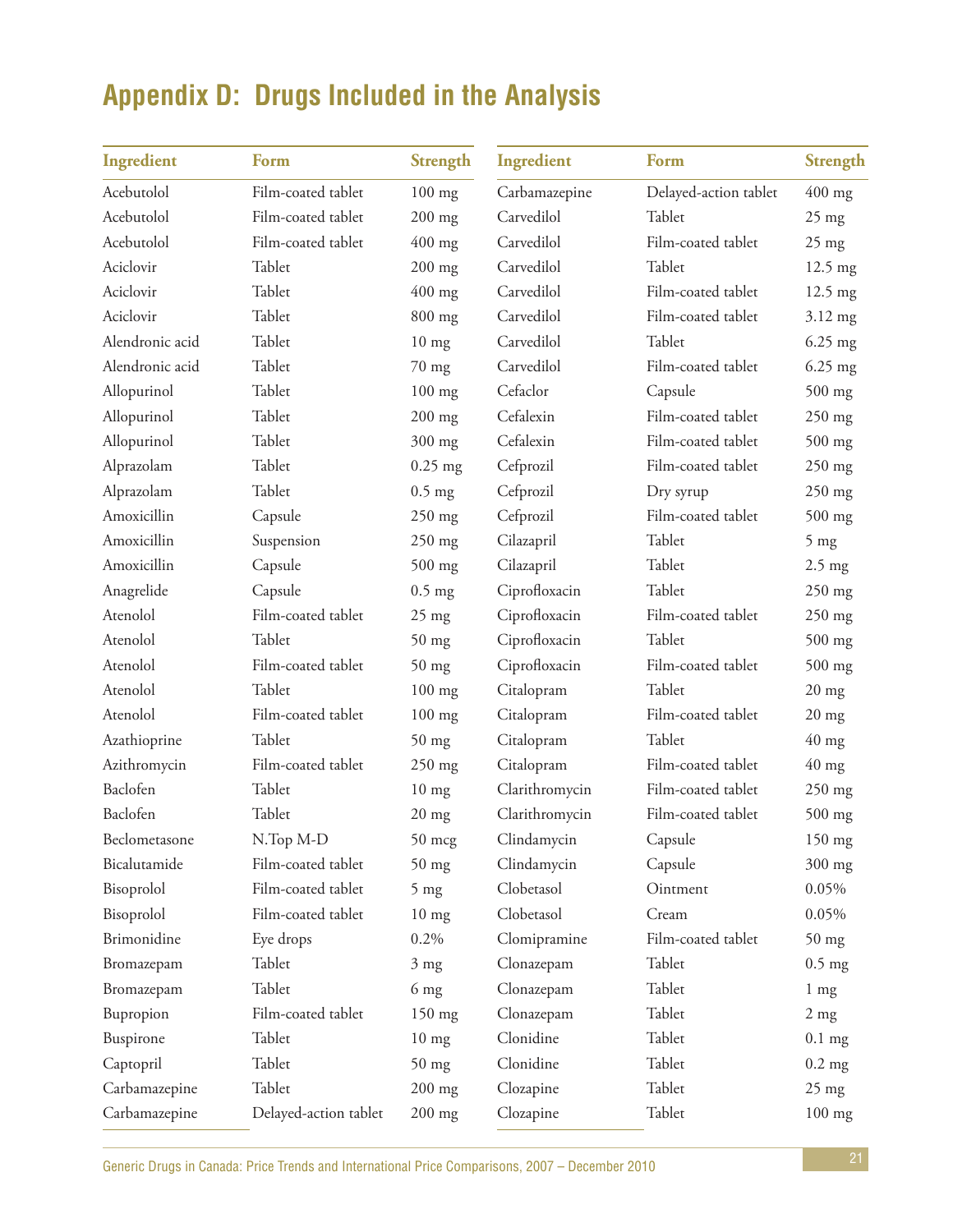| Ingredient      | <b>Form</b>            | <b>Strength</b>  | Ingredient          | Form               | <b>Strength</b>  |
|-----------------|------------------------|------------------|---------------------|--------------------|------------------|
| Codeine         | Tablet                 | $30$ mg          | Fluconazole         | Tablet             | $100$ mg         |
| Cyclobenzaprine | Tablet                 | $10$ mg          | Fluconazole         | Capsule            | $150$ mg         |
| Cyclobenzaprine | Film-coated tablet     | $10 \text{ mg}$  | Fluoxetine          | Capsule            | $10 \text{ mg}$  |
| Cyproterone     | Tablet                 | $50$ mg          | Fluoxetine          | Capsule            | $20 \text{ mg}$  |
| Desmopressin    | N Sys M-D              | $10 \text{ mcg}$ | Fluticasone         | N.Top M-D          | $50$ mcg         |
| Dexamethasone   | Tablet                 | $4 \text{ mg}$   | Fluvoxamine         | Film-coated tablet | $50$ mg          |
| Diazepam        | Tablet                 | $5 \text{ mg}$   | Fluvoxamine         | Film-coated tablet | $100$ mg         |
| Diazepam        | Tablet                 | $10$ mg          | Fosinopril          | Tablet             | $10 \text{ mg}$  |
| Diclofenac      | Enteric-coated tablet  | $50$ mg          | Fosinopril          | Tablet             | $20$ mg          |
| Diclofenac      | Film-coated tablet     | 75 mg            | Furosemide          | Tablet             | $20$ mg          |
| Diclofenac      | Film-coated tablet     | $100$ mg         | Furosemide          | Tablet             | $40$ mg          |
| Digoxin         | Tablet                 | $0.12$ mg        | Furosemide          | Tablet             | $80$ mg          |
| Digoxin         | Tablet                 | $0.25$ mg        | Gabapentin          | Capsule            | $100$ mg         |
| Diltiazem       | Delayed-action capsule | 120 mg           | Gabapentin          | Capsule            | 300 mg           |
| Diltiazem       | Delayed-action capsule | $180$ mg         | Gabapentin          | Capsule            | $400$ mg         |
| Diltiazem       | Delayed-action capsule | $240$ mg         | Gabapentin          | Tablet             | $600$ mg         |
| Diltiazem       | Delayed-action capsule | 300 mg           | Gabapentin          | Tablet             | 800 mg           |
| Diltiazem       | Delayed-action capsule | 360 mg           | Gemfibrozil         | Capsule            | 300 mg           |
| Dimenhydrinate  | Tablet                 | $50$ mg          | Gemfibrozil         | Tablet             | 600 mg           |
| Domperidone     | Tablet                 | $10$ mg          | Gemfibrozil         | Film-coated tablet | $600$ mg         |
| Domperidone     | Film-coated tablet     | $10$ mg          | Glibenclamide       | Tablet             | $5 \text{ mg}$   |
| Doxazosin       | Tablet                 | $2$ mg           | Glibenclamide       | Tablet             | $2.5 \text{ mg}$ |
| Doxazosin       | Tablet                 | $4 \text{ mg}$   | Gliclazide          | Tablet             | 80 mg            |
| Doxepin         | Capsule                | $25 \text{ mg}$  | Hydrochlorothiaz    | Tablet             | $25 \text{ mg}$  |
| Doxepin         | Capsule                | $50$ mg          | Hydrochlorothiaz    | Tablet             | $50$ mg          |
| Doxycycline     | Film-coated tablet     | 100 mg           | Hydrocortisone      | Ointment           | 0.5%             |
| Doxycycline     | Capsule                | $100$ mg         | Hydroxyzine         | Capsule            | $25$ mg          |
| Enalapril       | Tablet                 | $5$ mg           | Ibuprofen           | Film-coated tablet | $600$ mg         |
| Enalapril       | Tablet                 | $10 \text{ mg}$  | Indapamide          | Coated tablet      | $2.5$ mg         |
| Enalapril       | Tablet                 | $20$ mg          | Indapamide          | Film-coated tablet | $2.5 \text{ mg}$ |
| Famciclovir     | Film-coated tablet     | 125 mg           | Indapamide          | Film-coated tablet | $1.25$ mg        |
| Famciclovir     | Film-coated tablet     | 250 mg           | Indometacin         | Capsule            | $50$ mg          |
| Famciclovir     | Film-coated tablet     | 500 mg           | Ipratropium bromide | N.Top M-D          | 0.03%            |
| Famotidine      | Film-coated tablet     | $20$ mg          | Ipratropium bromide | Liq/Inh l          | 250 mcg          |
| Famotidine      | Film-coated tablet     | $40$ mg          | Ipratropium bromide | Rgn Lung U-D       | $250$ mcg        |
| Fenofibrate     | Film-coated tablet     | $100$ mg         | Ketoconazole        | Tablet             | $200$ mg         |
| Fenofibrate     | Film-coated tablet     | 160 mg           | Ketorolac           | Eye drops          | 0.5%             |
| Fenofibrate     | Capsule                | $200$ mg         | Ketorolac           | Film-coated tablet | $10 \text{ mg}$  |
| Fentanyl        | Transdermal patch      | $50 \text{ mcg}$ | Lamotrigine         | Tablet             | $25 \text{ mg}$  |
| Fentanyl        | Transdermal patch      | $100$ mcg        | Lamotrigine         | Tablet             | $100$ mg         |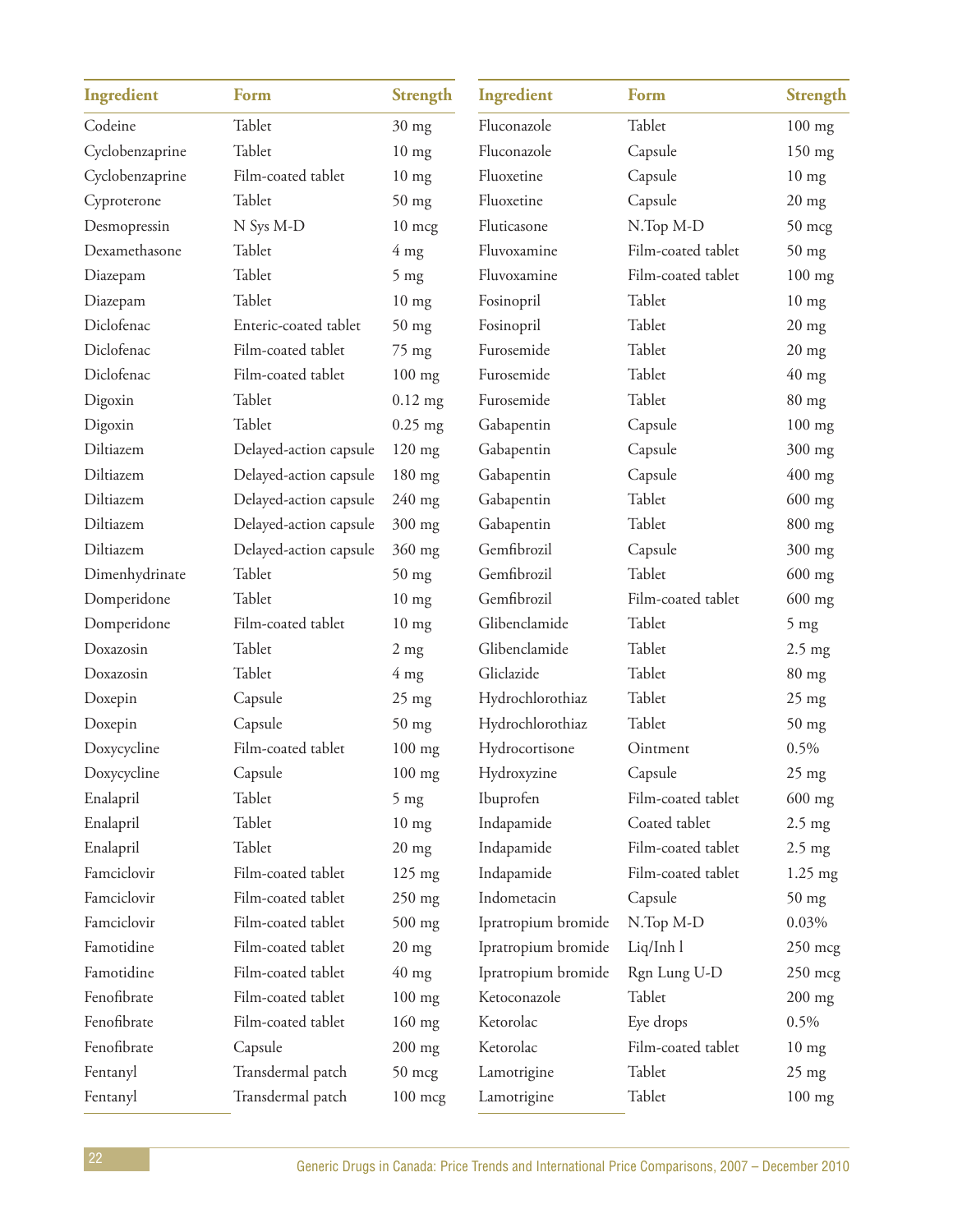| <b>Strength</b><br>Ingredient<br><b>Strength</b><br>Ingredient<br>Form<br>Form<br>Tablet<br>Lamotrigine<br>$150$ mg<br>Naproxen<br>Enteric-coated tablet<br>375 mg<br>Leflunomide<br>Tablet<br>Tablet<br>$10$ mg<br>Naproxen<br>$500$ mg<br>Leflunomide<br>Tablet<br>Enteric-coated tablet<br>$20$ mg<br>Naproxen<br>$500$ mg<br>Leflunomide<br>Film-coated tablet<br>Film-coated tablet<br>Naproxen<br>550 mg<br>$20$ mg<br>Nizatidine<br>Levetiracetam<br>Film-coated tablet<br>500 mg<br>Capsule<br>$150$ mg<br>Tablet<br>Norfloxacin<br>Film-coated tablet<br>Lisinopril<br>$5$ mg<br>$400$ mg<br>Tablet<br>Nortriptyline<br>Lisinopril<br>Capsule<br>$10 \text{ mg}$<br>$10 \text{ mg}$<br>Tablet<br>Lisinopril<br>Nortriptyline<br>Capsule<br>$20$ mg<br>$25$ mg<br>Tablet<br>Omeprazole<br>Capsule<br>$0.5$ mg<br>$20$ mg<br>Lorazepam<br>Tablet<br>Ondansetron<br>Film-coated tablet<br>Lorazepam<br>$4 \text{ mg}$<br>$1 \text{ mg}$<br>Tablet<br>Ondansetron<br>Film-coated tablet<br>Lorazepam<br>$2$ mg<br>8 <sub>mg</sub><br>Tablet<br>Tablet<br>Lovastatin<br>$20 \text{ mg}$<br>Oxazepam<br>$15 \text{ mg}$<br>Tablet<br>Tablet<br>Lovastatin<br>$40$ mg<br>Oxazepam<br>$30$ mg<br>Tablet<br>Tablet<br>Medroxyprogesterone<br>$2.5$ mg<br>Oxybutynin<br>$5 \text{ mg}$<br>Tablet<br>Tablet<br>Meloxicam<br>Paroxetine<br>$15 \text{ mg}$<br>$10 \text{ mg}$<br>Tablet<br>Meloxicam<br>$7.5 \text{ mg}$<br>Paroxetine<br>Film-coated tablet<br>$10 \text{ mg}$<br>Metformin<br>Tablet<br>Paroxetine<br>Tablet<br>500 mg<br>$20$ mg<br>Metformin<br>Film-coated tablet<br>Paroxetine<br>Film-coated tablet<br>$500$ mg<br>$20$ mg<br>Metformin<br>Tablet<br>Tablet<br>850 mg<br>Paroxetine<br>$30$ mg<br>Metformin<br>Film-coated tablet<br>Paroxetine<br>Film-coated tablet<br>850 mg<br>$30$ mg<br>Tablet<br>Pindolol<br>Tablet<br>Methotrexate<br>$2.5$ mg<br>$10$ mg<br>Tablet<br>Tablet<br>Methylphenidate<br>Pioglitazone<br>$30$ mg<br>$10 \text{ mg}$<br>Tablet<br>Tablet<br>Methylphenidate<br>Pioglitazone<br>$20$ mg<br>$45 \text{ mg}$<br>Tablet<br>Tablet<br>Metoprolol<br>Pramipexole<br>$50$ mg<br>$0.25$ mg<br>Tablet<br>Metoprolol<br>Film-coated tablet<br>Pramipexole<br>$50$ mg<br>$1 \text{ mg}$<br>Tablet<br>Metoprolol<br>Tablet<br>Pravastatin<br>$100$ mg<br>$10$ mg<br>Film-coated tablet<br>Tablet<br>Metoprolol<br>Pravastatin<br>$20$ mg<br>$100$ mg<br>Metronidazole<br>Tablet<br>$40$ mg<br>Capsule<br>500 mg<br>Pravastatin<br>Prednisone<br>Tablet<br>Minocycline<br>Capsule<br>$50$ mg<br>$5 \text{ mg}$<br>Propafenone<br>Film-coated tablet<br>Minocycline<br>Capsule<br>$100$ mg<br>$150$ mg<br>Tablet<br>Propafenone<br>Mirtazapine<br>Film-coated tablet<br>$30$ mg<br>300 mg<br>Mirtazapine<br>Film-coated tablet<br>Quinine<br>Capsule<br>$30$ mg<br>$200$ mg<br>Tablet<br>Misoprostol<br>Quinine<br>Capsule<br>$200$ mcg<br>300 mg<br>0.1%<br>Rabeprazole<br>Enteric-coated tablet<br>Mometasone<br>Ointment<br>$20$ mg<br>Film-coated tablet<br>Ramipril<br>Nabumetone<br>$500$ mg<br>Capsule<br>$5 \text{ mg}$<br>Nadolol<br>Tablet<br>Ramipril<br>Capsule<br>$40 \text{ mg}$<br>$10 \text{ mg}$<br>Nadolol<br>Tablet<br>Ramipril<br>Capsule<br>$80$ mg<br>$2.5 \text{ mg}$<br>Tablet<br>Ramipril<br>Capsule<br>Naproxen<br>250 mg<br>$1.25$ mg |          |                    |        |            |             |                 |
|----------------------------------------------------------------------------------------------------------------------------------------------------------------------------------------------------------------------------------------------------------------------------------------------------------------------------------------------------------------------------------------------------------------------------------------------------------------------------------------------------------------------------------------------------------------------------------------------------------------------------------------------------------------------------------------------------------------------------------------------------------------------------------------------------------------------------------------------------------------------------------------------------------------------------------------------------------------------------------------------------------------------------------------------------------------------------------------------------------------------------------------------------------------------------------------------------------------------------------------------------------------------------------------------------------------------------------------------------------------------------------------------------------------------------------------------------------------------------------------------------------------------------------------------------------------------------------------------------------------------------------------------------------------------------------------------------------------------------------------------------------------------------------------------------------------------------------------------------------------------------------------------------------------------------------------------------------------------------------------------------------------------------------------------------------------------------------------------------------------------------------------------------------------------------------------------------------------------------------------------------------------------------------------------------------------------------------------------------------------------------------------------------------------------------------------------------------------------------------------------------------------------------------------------------------------------------------------------------------------------------------------------------------------------------------------------------------------------------------------------------------------------------------------------------------------------------------------------------------------------------------------------------------------------------------------------------------------------------------------------------------------------------------------------------------------------------------------------------------------------------------------------------------------------------------------------------------------------------------------------------------------------------------------------------------|----------|--------------------|--------|------------|-------------|-----------------|
|                                                                                                                                                                                                                                                                                                                                                                                                                                                                                                                                                                                                                                                                                                                                                                                                                                                                                                                                                                                                                                                                                                                                                                                                                                                                                                                                                                                                                                                                                                                                                                                                                                                                                                                                                                                                                                                                                                                                                                                                                                                                                                                                                                                                                                                                                                                                                                                                                                                                                                                                                                                                                                                                                                                                                                                                                                                                                                                                                                                                                                                                                                                                                                                                                                                                                                          |          |                    |        |            |             |                 |
|                                                                                                                                                                                                                                                                                                                                                                                                                                                                                                                                                                                                                                                                                                                                                                                                                                                                                                                                                                                                                                                                                                                                                                                                                                                                                                                                                                                                                                                                                                                                                                                                                                                                                                                                                                                                                                                                                                                                                                                                                                                                                                                                                                                                                                                                                                                                                                                                                                                                                                                                                                                                                                                                                                                                                                                                                                                                                                                                                                                                                                                                                                                                                                                                                                                                                                          |          |                    |        |            |             |                 |
|                                                                                                                                                                                                                                                                                                                                                                                                                                                                                                                                                                                                                                                                                                                                                                                                                                                                                                                                                                                                                                                                                                                                                                                                                                                                                                                                                                                                                                                                                                                                                                                                                                                                                                                                                                                                                                                                                                                                                                                                                                                                                                                                                                                                                                                                                                                                                                                                                                                                                                                                                                                                                                                                                                                                                                                                                                                                                                                                                                                                                                                                                                                                                                                                                                                                                                          |          |                    |        |            |             |                 |
|                                                                                                                                                                                                                                                                                                                                                                                                                                                                                                                                                                                                                                                                                                                                                                                                                                                                                                                                                                                                                                                                                                                                                                                                                                                                                                                                                                                                                                                                                                                                                                                                                                                                                                                                                                                                                                                                                                                                                                                                                                                                                                                                                                                                                                                                                                                                                                                                                                                                                                                                                                                                                                                                                                                                                                                                                                                                                                                                                                                                                                                                                                                                                                                                                                                                                                          |          |                    |        |            |             |                 |
|                                                                                                                                                                                                                                                                                                                                                                                                                                                                                                                                                                                                                                                                                                                                                                                                                                                                                                                                                                                                                                                                                                                                                                                                                                                                                                                                                                                                                                                                                                                                                                                                                                                                                                                                                                                                                                                                                                                                                                                                                                                                                                                                                                                                                                                                                                                                                                                                                                                                                                                                                                                                                                                                                                                                                                                                                                                                                                                                                                                                                                                                                                                                                                                                                                                                                                          |          |                    |        |            |             |                 |
|                                                                                                                                                                                                                                                                                                                                                                                                                                                                                                                                                                                                                                                                                                                                                                                                                                                                                                                                                                                                                                                                                                                                                                                                                                                                                                                                                                                                                                                                                                                                                                                                                                                                                                                                                                                                                                                                                                                                                                                                                                                                                                                                                                                                                                                                                                                                                                                                                                                                                                                                                                                                                                                                                                                                                                                                                                                                                                                                                                                                                                                                                                                                                                                                                                                                                                          |          |                    |        |            |             |                 |
|                                                                                                                                                                                                                                                                                                                                                                                                                                                                                                                                                                                                                                                                                                                                                                                                                                                                                                                                                                                                                                                                                                                                                                                                                                                                                                                                                                                                                                                                                                                                                                                                                                                                                                                                                                                                                                                                                                                                                                                                                                                                                                                                                                                                                                                                                                                                                                                                                                                                                                                                                                                                                                                                                                                                                                                                                                                                                                                                                                                                                                                                                                                                                                                                                                                                                                          |          |                    |        |            |             |                 |
|                                                                                                                                                                                                                                                                                                                                                                                                                                                                                                                                                                                                                                                                                                                                                                                                                                                                                                                                                                                                                                                                                                                                                                                                                                                                                                                                                                                                                                                                                                                                                                                                                                                                                                                                                                                                                                                                                                                                                                                                                                                                                                                                                                                                                                                                                                                                                                                                                                                                                                                                                                                                                                                                                                                                                                                                                                                                                                                                                                                                                                                                                                                                                                                                                                                                                                          |          |                    |        |            |             |                 |
|                                                                                                                                                                                                                                                                                                                                                                                                                                                                                                                                                                                                                                                                                                                                                                                                                                                                                                                                                                                                                                                                                                                                                                                                                                                                                                                                                                                                                                                                                                                                                                                                                                                                                                                                                                                                                                                                                                                                                                                                                                                                                                                                                                                                                                                                                                                                                                                                                                                                                                                                                                                                                                                                                                                                                                                                                                                                                                                                                                                                                                                                                                                                                                                                                                                                                                          |          |                    |        |            |             |                 |
|                                                                                                                                                                                                                                                                                                                                                                                                                                                                                                                                                                                                                                                                                                                                                                                                                                                                                                                                                                                                                                                                                                                                                                                                                                                                                                                                                                                                                                                                                                                                                                                                                                                                                                                                                                                                                                                                                                                                                                                                                                                                                                                                                                                                                                                                                                                                                                                                                                                                                                                                                                                                                                                                                                                                                                                                                                                                                                                                                                                                                                                                                                                                                                                                                                                                                                          |          |                    |        |            |             |                 |
|                                                                                                                                                                                                                                                                                                                                                                                                                                                                                                                                                                                                                                                                                                                                                                                                                                                                                                                                                                                                                                                                                                                                                                                                                                                                                                                                                                                                                                                                                                                                                                                                                                                                                                                                                                                                                                                                                                                                                                                                                                                                                                                                                                                                                                                                                                                                                                                                                                                                                                                                                                                                                                                                                                                                                                                                                                                                                                                                                                                                                                                                                                                                                                                                                                                                                                          |          |                    |        |            |             |                 |
|                                                                                                                                                                                                                                                                                                                                                                                                                                                                                                                                                                                                                                                                                                                                                                                                                                                                                                                                                                                                                                                                                                                                                                                                                                                                                                                                                                                                                                                                                                                                                                                                                                                                                                                                                                                                                                                                                                                                                                                                                                                                                                                                                                                                                                                                                                                                                                                                                                                                                                                                                                                                                                                                                                                                                                                                                                                                                                                                                                                                                                                                                                                                                                                                                                                                                                          |          |                    |        |            |             |                 |
|                                                                                                                                                                                                                                                                                                                                                                                                                                                                                                                                                                                                                                                                                                                                                                                                                                                                                                                                                                                                                                                                                                                                                                                                                                                                                                                                                                                                                                                                                                                                                                                                                                                                                                                                                                                                                                                                                                                                                                                                                                                                                                                                                                                                                                                                                                                                                                                                                                                                                                                                                                                                                                                                                                                                                                                                                                                                                                                                                                                                                                                                                                                                                                                                                                                                                                          |          |                    |        |            |             |                 |
|                                                                                                                                                                                                                                                                                                                                                                                                                                                                                                                                                                                                                                                                                                                                                                                                                                                                                                                                                                                                                                                                                                                                                                                                                                                                                                                                                                                                                                                                                                                                                                                                                                                                                                                                                                                                                                                                                                                                                                                                                                                                                                                                                                                                                                                                                                                                                                                                                                                                                                                                                                                                                                                                                                                                                                                                                                                                                                                                                                                                                                                                                                                                                                                                                                                                                                          |          |                    |        |            |             |                 |
|                                                                                                                                                                                                                                                                                                                                                                                                                                                                                                                                                                                                                                                                                                                                                                                                                                                                                                                                                                                                                                                                                                                                                                                                                                                                                                                                                                                                                                                                                                                                                                                                                                                                                                                                                                                                                                                                                                                                                                                                                                                                                                                                                                                                                                                                                                                                                                                                                                                                                                                                                                                                                                                                                                                                                                                                                                                                                                                                                                                                                                                                                                                                                                                                                                                                                                          |          |                    |        |            |             |                 |
|                                                                                                                                                                                                                                                                                                                                                                                                                                                                                                                                                                                                                                                                                                                                                                                                                                                                                                                                                                                                                                                                                                                                                                                                                                                                                                                                                                                                                                                                                                                                                                                                                                                                                                                                                                                                                                                                                                                                                                                                                                                                                                                                                                                                                                                                                                                                                                                                                                                                                                                                                                                                                                                                                                                                                                                                                                                                                                                                                                                                                                                                                                                                                                                                                                                                                                          |          |                    |        |            |             |                 |
|                                                                                                                                                                                                                                                                                                                                                                                                                                                                                                                                                                                                                                                                                                                                                                                                                                                                                                                                                                                                                                                                                                                                                                                                                                                                                                                                                                                                                                                                                                                                                                                                                                                                                                                                                                                                                                                                                                                                                                                                                                                                                                                                                                                                                                                                                                                                                                                                                                                                                                                                                                                                                                                                                                                                                                                                                                                                                                                                                                                                                                                                                                                                                                                                                                                                                                          |          |                    |        |            |             |                 |
|                                                                                                                                                                                                                                                                                                                                                                                                                                                                                                                                                                                                                                                                                                                                                                                                                                                                                                                                                                                                                                                                                                                                                                                                                                                                                                                                                                                                                                                                                                                                                                                                                                                                                                                                                                                                                                                                                                                                                                                                                                                                                                                                                                                                                                                                                                                                                                                                                                                                                                                                                                                                                                                                                                                                                                                                                                                                                                                                                                                                                                                                                                                                                                                                                                                                                                          |          |                    |        |            |             |                 |
|                                                                                                                                                                                                                                                                                                                                                                                                                                                                                                                                                                                                                                                                                                                                                                                                                                                                                                                                                                                                                                                                                                                                                                                                                                                                                                                                                                                                                                                                                                                                                                                                                                                                                                                                                                                                                                                                                                                                                                                                                                                                                                                                                                                                                                                                                                                                                                                                                                                                                                                                                                                                                                                                                                                                                                                                                                                                                                                                                                                                                                                                                                                                                                                                                                                                                                          |          |                    |        |            |             |                 |
|                                                                                                                                                                                                                                                                                                                                                                                                                                                                                                                                                                                                                                                                                                                                                                                                                                                                                                                                                                                                                                                                                                                                                                                                                                                                                                                                                                                                                                                                                                                                                                                                                                                                                                                                                                                                                                                                                                                                                                                                                                                                                                                                                                                                                                                                                                                                                                                                                                                                                                                                                                                                                                                                                                                                                                                                                                                                                                                                                                                                                                                                                                                                                                                                                                                                                                          |          |                    |        |            |             |                 |
|                                                                                                                                                                                                                                                                                                                                                                                                                                                                                                                                                                                                                                                                                                                                                                                                                                                                                                                                                                                                                                                                                                                                                                                                                                                                                                                                                                                                                                                                                                                                                                                                                                                                                                                                                                                                                                                                                                                                                                                                                                                                                                                                                                                                                                                                                                                                                                                                                                                                                                                                                                                                                                                                                                                                                                                                                                                                                                                                                                                                                                                                                                                                                                                                                                                                                                          |          |                    |        |            |             |                 |
|                                                                                                                                                                                                                                                                                                                                                                                                                                                                                                                                                                                                                                                                                                                                                                                                                                                                                                                                                                                                                                                                                                                                                                                                                                                                                                                                                                                                                                                                                                                                                                                                                                                                                                                                                                                                                                                                                                                                                                                                                                                                                                                                                                                                                                                                                                                                                                                                                                                                                                                                                                                                                                                                                                                                                                                                                                                                                                                                                                                                                                                                                                                                                                                                                                                                                                          |          |                    |        |            |             |                 |
|                                                                                                                                                                                                                                                                                                                                                                                                                                                                                                                                                                                                                                                                                                                                                                                                                                                                                                                                                                                                                                                                                                                                                                                                                                                                                                                                                                                                                                                                                                                                                                                                                                                                                                                                                                                                                                                                                                                                                                                                                                                                                                                                                                                                                                                                                                                                                                                                                                                                                                                                                                                                                                                                                                                                                                                                                                                                                                                                                                                                                                                                                                                                                                                                                                                                                                          |          |                    |        |            |             |                 |
|                                                                                                                                                                                                                                                                                                                                                                                                                                                                                                                                                                                                                                                                                                                                                                                                                                                                                                                                                                                                                                                                                                                                                                                                                                                                                                                                                                                                                                                                                                                                                                                                                                                                                                                                                                                                                                                                                                                                                                                                                                                                                                                                                                                                                                                                                                                                                                                                                                                                                                                                                                                                                                                                                                                                                                                                                                                                                                                                                                                                                                                                                                                                                                                                                                                                                                          |          |                    |        |            |             |                 |
|                                                                                                                                                                                                                                                                                                                                                                                                                                                                                                                                                                                                                                                                                                                                                                                                                                                                                                                                                                                                                                                                                                                                                                                                                                                                                                                                                                                                                                                                                                                                                                                                                                                                                                                                                                                                                                                                                                                                                                                                                                                                                                                                                                                                                                                                                                                                                                                                                                                                                                                                                                                                                                                                                                                                                                                                                                                                                                                                                                                                                                                                                                                                                                                                                                                                                                          |          |                    |        |            |             |                 |
|                                                                                                                                                                                                                                                                                                                                                                                                                                                                                                                                                                                                                                                                                                                                                                                                                                                                                                                                                                                                                                                                                                                                                                                                                                                                                                                                                                                                                                                                                                                                                                                                                                                                                                                                                                                                                                                                                                                                                                                                                                                                                                                                                                                                                                                                                                                                                                                                                                                                                                                                                                                                                                                                                                                                                                                                                                                                                                                                                                                                                                                                                                                                                                                                                                                                                                          |          |                    |        |            |             |                 |
|                                                                                                                                                                                                                                                                                                                                                                                                                                                                                                                                                                                                                                                                                                                                                                                                                                                                                                                                                                                                                                                                                                                                                                                                                                                                                                                                                                                                                                                                                                                                                                                                                                                                                                                                                                                                                                                                                                                                                                                                                                                                                                                                                                                                                                                                                                                                                                                                                                                                                                                                                                                                                                                                                                                                                                                                                                                                                                                                                                                                                                                                                                                                                                                                                                                                                                          |          |                    |        |            |             |                 |
|                                                                                                                                                                                                                                                                                                                                                                                                                                                                                                                                                                                                                                                                                                                                                                                                                                                                                                                                                                                                                                                                                                                                                                                                                                                                                                                                                                                                                                                                                                                                                                                                                                                                                                                                                                                                                                                                                                                                                                                                                                                                                                                                                                                                                                                                                                                                                                                                                                                                                                                                                                                                                                                                                                                                                                                                                                                                                                                                                                                                                                                                                                                                                                                                                                                                                                          |          |                    |        |            |             |                 |
|                                                                                                                                                                                                                                                                                                                                                                                                                                                                                                                                                                                                                                                                                                                                                                                                                                                                                                                                                                                                                                                                                                                                                                                                                                                                                                                                                                                                                                                                                                                                                                                                                                                                                                                                                                                                                                                                                                                                                                                                                                                                                                                                                                                                                                                                                                                                                                                                                                                                                                                                                                                                                                                                                                                                                                                                                                                                                                                                                                                                                                                                                                                                                                                                                                                                                                          |          |                    |        |            |             |                 |
|                                                                                                                                                                                                                                                                                                                                                                                                                                                                                                                                                                                                                                                                                                                                                                                                                                                                                                                                                                                                                                                                                                                                                                                                                                                                                                                                                                                                                                                                                                                                                                                                                                                                                                                                                                                                                                                                                                                                                                                                                                                                                                                                                                                                                                                                                                                                                                                                                                                                                                                                                                                                                                                                                                                                                                                                                                                                                                                                                                                                                                                                                                                                                                                                                                                                                                          |          |                    |        |            |             |                 |
|                                                                                                                                                                                                                                                                                                                                                                                                                                                                                                                                                                                                                                                                                                                                                                                                                                                                                                                                                                                                                                                                                                                                                                                                                                                                                                                                                                                                                                                                                                                                                                                                                                                                                                                                                                                                                                                                                                                                                                                                                                                                                                                                                                                                                                                                                                                                                                                                                                                                                                                                                                                                                                                                                                                                                                                                                                                                                                                                                                                                                                                                                                                                                                                                                                                                                                          |          |                    |        |            |             |                 |
|                                                                                                                                                                                                                                                                                                                                                                                                                                                                                                                                                                                                                                                                                                                                                                                                                                                                                                                                                                                                                                                                                                                                                                                                                                                                                                                                                                                                                                                                                                                                                                                                                                                                                                                                                                                                                                                                                                                                                                                                                                                                                                                                                                                                                                                                                                                                                                                                                                                                                                                                                                                                                                                                                                                                                                                                                                                                                                                                                                                                                                                                                                                                                                                                                                                                                                          |          |                    |        |            |             |                 |
|                                                                                                                                                                                                                                                                                                                                                                                                                                                                                                                                                                                                                                                                                                                                                                                                                                                                                                                                                                                                                                                                                                                                                                                                                                                                                                                                                                                                                                                                                                                                                                                                                                                                                                                                                                                                                                                                                                                                                                                                                                                                                                                                                                                                                                                                                                                                                                                                                                                                                                                                                                                                                                                                                                                                                                                                                                                                                                                                                                                                                                                                                                                                                                                                                                                                                                          |          |                    |        |            |             |                 |
|                                                                                                                                                                                                                                                                                                                                                                                                                                                                                                                                                                                                                                                                                                                                                                                                                                                                                                                                                                                                                                                                                                                                                                                                                                                                                                                                                                                                                                                                                                                                                                                                                                                                                                                                                                                                                                                                                                                                                                                                                                                                                                                                                                                                                                                                                                                                                                                                                                                                                                                                                                                                                                                                                                                                                                                                                                                                                                                                                                                                                                                                                                                                                                                                                                                                                                          |          |                    |        |            |             |                 |
|                                                                                                                                                                                                                                                                                                                                                                                                                                                                                                                                                                                                                                                                                                                                                                                                                                                                                                                                                                                                                                                                                                                                                                                                                                                                                                                                                                                                                                                                                                                                                                                                                                                                                                                                                                                                                                                                                                                                                                                                                                                                                                                                                                                                                                                                                                                                                                                                                                                                                                                                                                                                                                                                                                                                                                                                                                                                                                                                                                                                                                                                                                                                                                                                                                                                                                          |          |                    |        |            |             |                 |
|                                                                                                                                                                                                                                                                                                                                                                                                                                                                                                                                                                                                                                                                                                                                                                                                                                                                                                                                                                                                                                                                                                                                                                                                                                                                                                                                                                                                                                                                                                                                                                                                                                                                                                                                                                                                                                                                                                                                                                                                                                                                                                                                                                                                                                                                                                                                                                                                                                                                                                                                                                                                                                                                                                                                                                                                                                                                                                                                                                                                                                                                                                                                                                                                                                                                                                          |          |                    |        |            |             |                 |
|                                                                                                                                                                                                                                                                                                                                                                                                                                                                                                                                                                                                                                                                                                                                                                                                                                                                                                                                                                                                                                                                                                                                                                                                                                                                                                                                                                                                                                                                                                                                                                                                                                                                                                                                                                                                                                                                                                                                                                                                                                                                                                                                                                                                                                                                                                                                                                                                                                                                                                                                                                                                                                                                                                                                                                                                                                                                                                                                                                                                                                                                                                                                                                                                                                                                                                          |          |                    |        |            |             |                 |
|                                                                                                                                                                                                                                                                                                                                                                                                                                                                                                                                                                                                                                                                                                                                                                                                                                                                                                                                                                                                                                                                                                                                                                                                                                                                                                                                                                                                                                                                                                                                                                                                                                                                                                                                                                                                                                                                                                                                                                                                                                                                                                                                                                                                                                                                                                                                                                                                                                                                                                                                                                                                                                                                                                                                                                                                                                                                                                                                                                                                                                                                                                                                                                                                                                                                                                          |          |                    |        |            |             |                 |
|                                                                                                                                                                                                                                                                                                                                                                                                                                                                                                                                                                                                                                                                                                                                                                                                                                                                                                                                                                                                                                                                                                                                                                                                                                                                                                                                                                                                                                                                                                                                                                                                                                                                                                                                                                                                                                                                                                                                                                                                                                                                                                                                                                                                                                                                                                                                                                                                                                                                                                                                                                                                                                                                                                                                                                                                                                                                                                                                                                                                                                                                                                                                                                                                                                                                                                          |          |                    |        |            |             |                 |
|                                                                                                                                                                                                                                                                                                                                                                                                                                                                                                                                                                                                                                                                                                                                                                                                                                                                                                                                                                                                                                                                                                                                                                                                                                                                                                                                                                                                                                                                                                                                                                                                                                                                                                                                                                                                                                                                                                                                                                                                                                                                                                                                                                                                                                                                                                                                                                                                                                                                                                                                                                                                                                                                                                                                                                                                                                                                                                                                                                                                                                                                                                                                                                                                                                                                                                          | Naproxen | Film-coated tablet | 275 mg | Ranitidine | Oral liquid | $15 \text{ mg}$ |
| Tablet<br>Ranitidine<br>Naproxen<br>375 mg<br>Film-coated tablet<br>150 mg                                                                                                                                                                                                                                                                                                                                                                                                                                                                                                                                                                                                                                                                                                                                                                                                                                                                                                                                                                                                                                                                                                                                                                                                                                                                                                                                                                                                                                                                                                                                                                                                                                                                                                                                                                                                                                                                                                                                                                                                                                                                                                                                                                                                                                                                                                                                                                                                                                                                                                                                                                                                                                                                                                                                                                                                                                                                                                                                                                                                                                                                                                                                                                                                                               |          |                    |        |            |             |                 |